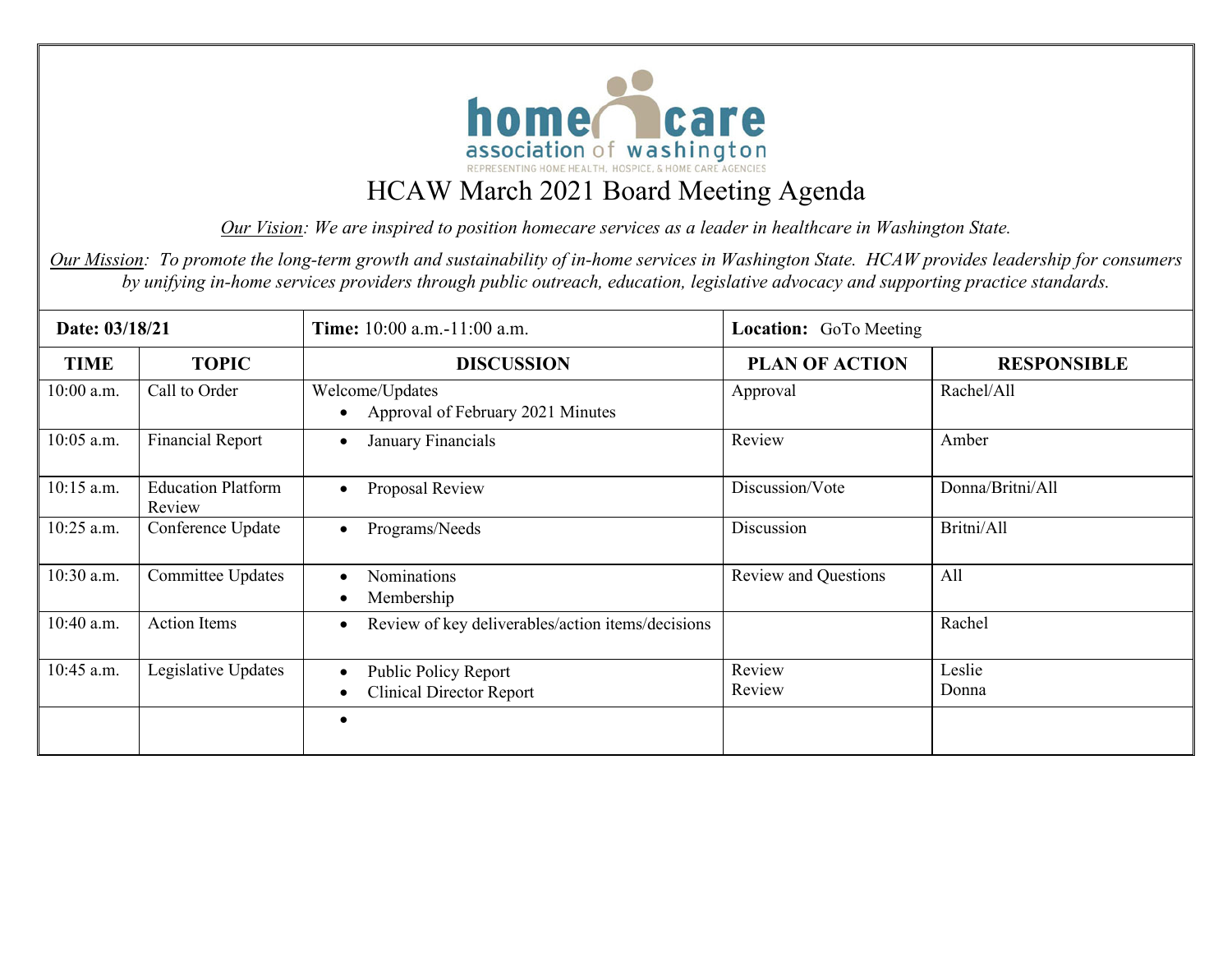

#### **Board Meeting Teleconference Minutes**

Thursday February 18th, 2021 10:00 am-11:00 am

#### *Our Vision:* We are inspired to position homecare services as a leader in *healthcare in Washington State.*

*Our Mission: To promote the long-term growth and sustainability of in-home services in Washington State. HCAW provides leadership for consumers by unifying in-home services providers through public outreach, education, legislative advocacy and supporting practice standards.*

## **ATTENDANCE**

**Board:** Rachel Manchester, President;Gretchen Anderson, President-Elect, Marilou Church, Past President, Amber Hahn-Keenan, Secretary/Treasurer, Directors Shelly Davidson, Sheena Paylor, Alisa Van Sickle; Geoff Meinken

**Staff:** Leslie Emerick, Public Policy Director; Donna Goodwin, Clinical Director; Britni Lundin Executive Director

**Not in Attendance:** Brent Korte, Ex-Officio, Tammi Reeser, Melinda Moore & Lexi Phul

## **CALL TO ORDER**

Meeting called to order at 10:04 am **Motion to approve January minutes, seconded and passed.**

Website Update:

• Website rebuild has been approved and has started. There are currently no volunteers for review, however suggestions are welcomed throughout the process for the rebuild.

### **I. FINANCIAL REVIEW**

#### Financial Report:

- Three reminder emails have gone out and two rounds of phone calls from the office have gone out as well. Response has been positive.
- There are several questions regarding past recording of financials including deferred expenses that are listed. Britni has coordinated discussion with a CPA to ensure that all accounts and recordings are correct.
- Management fee is one month behind and current amount is not reflective of actual management spending.
- It was discussed that financial approval is needed for additional spending that is outside of what is budgeted. The Board will be given approval items as needed.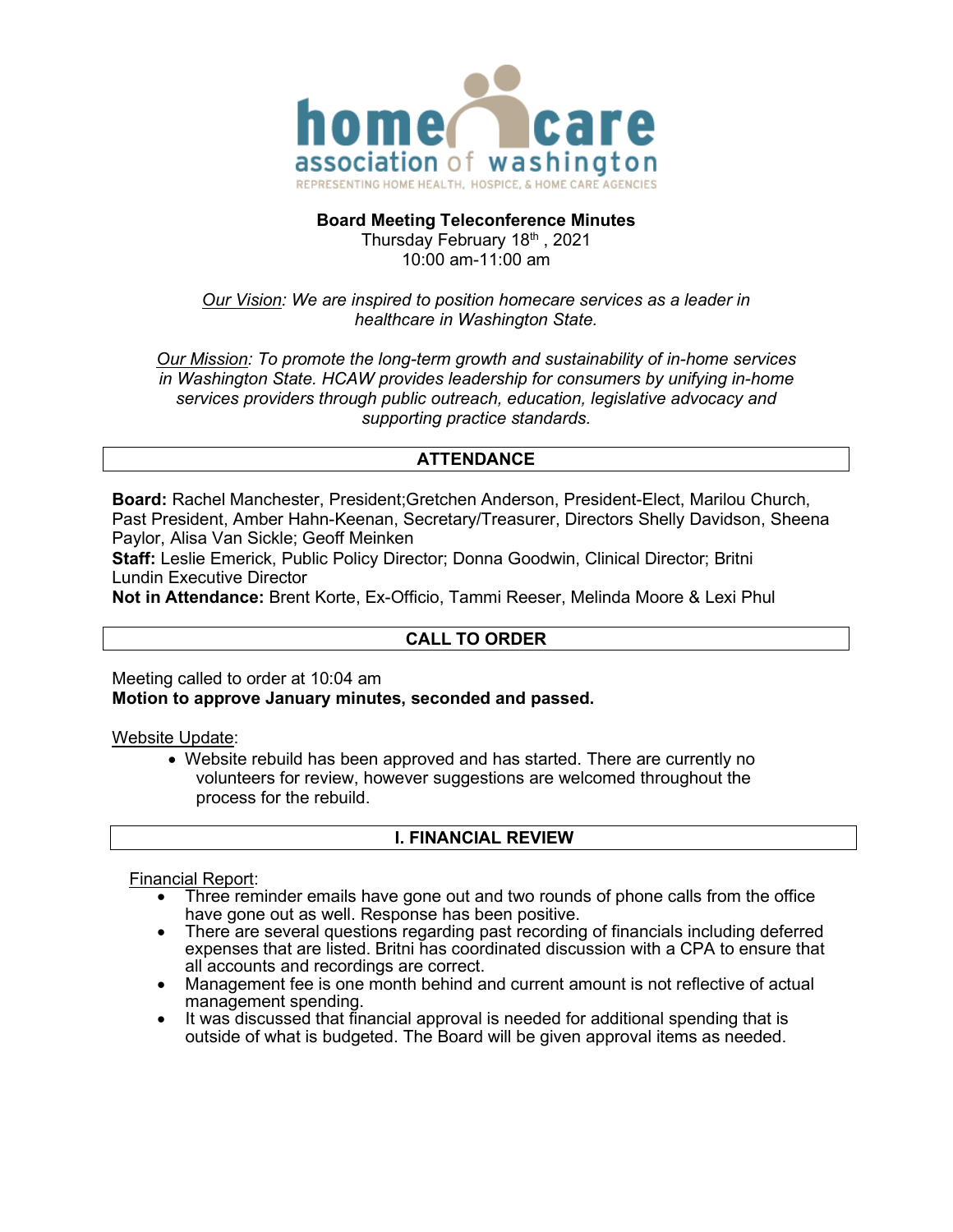

#### **Proposal Review**

Insurance:

• The quote for General Liability was presented to the Board. **Motion made to approve the General Liability quote, seconded and passed.** Britni to sign and pay premium.

#### Learning Platform for members:

• The Ad Hoc Committee has reviewed education platform options. The recommendation to the Board was to look at RCTC Learn again due to the high number of members that can use this platform, and to look at Relias due to the ability to revenue share, offer discounts to members and have flexible number of people participating. It was discussed that Medbridge is the gold standard, however additional discussion is needed regarding how many users can be under one license. Britni to send a survey to members regarding what they would like to see in an education platform, items of importance, and need for number of users.

#### Conference Synchronicity Contract:

• Contract was discussed for technical support of the Annual Conference. **Motion made to approve contract, seconded and passed.**

### **l. COMMITTEE REPORT**

- Membership-No report. Britni coordinating with Tammi to see how the committee can best serve members.
- Nominating- Britni coordinating with Marilou to get committee formulated and up to speed. Marilou to contact Board members for support.
- Education- Committee planning for conference April 28<sup>th</sup>. Britni to send poll to Board regarding pricing options. The committee requested additional input and speaker suggestions from the Board. The conference save the date will be placed on the website.

### **l. PUBLIC POLICY REPORT**

• Leslie reported, notes in the Board packet

#### **l. Clinical Director Report**

• Donna Reported, notes in the Board Packet

Meeting adjourned at 11:05am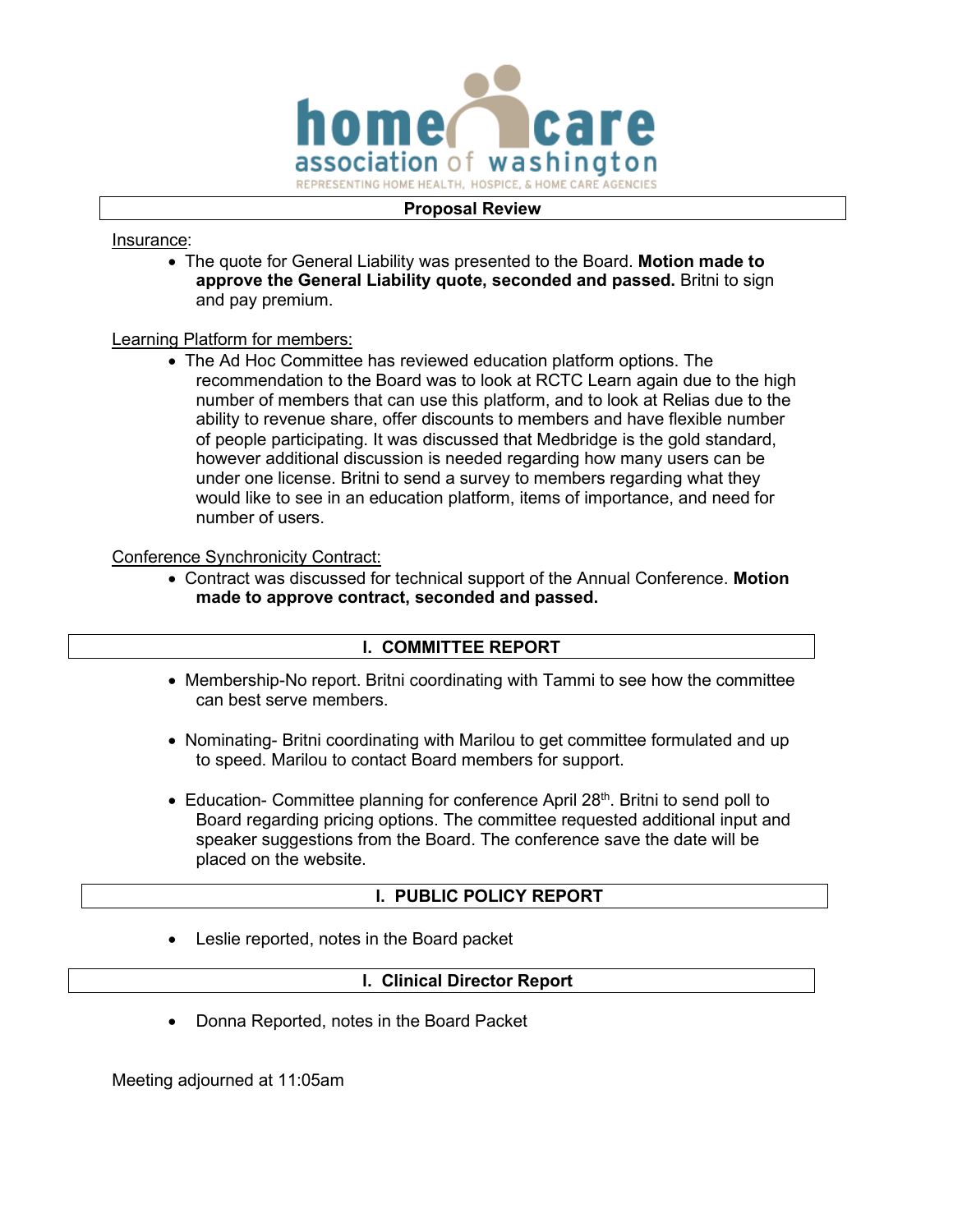## **Home Care Association of Washington Actual vs Budget Performance - 2021 For the Year to Date Ended February 28, 2021**

|                                             | Jul '20 - Feb 21 | <b>Budget</b> | <b>Annual Budget</b> | \$ Over Budget | % of Budget |
|---------------------------------------------|------------------|---------------|----------------------|----------------|-------------|
| <b>Ordinary Income/Expense</b>              |                  |               |                      |                |             |
| <b>Income</b>                               |                  |               |                      |                |             |
| <b>MEMBERSHIP</b>                           |                  |               |                      |                |             |
| <b>Affiliate Dues</b>                       | 1,622.11         | 2,000.00      | 2,000.00             | $-377.89$      | 81.11%      |
| <b>Affiliate Sponsor</b>                    | 0.00             | 5,000.00      | 5,000.00             | $-5,000.00$    | 0.0%        |
| <b>Provider Dues</b>                        | 204,039.14       | 175,000.00    | 175,000.00           | 29,039.14      | 116.59%     |
| <b>Total MEMBERSHIP</b>                     | 205,661.25       | 182,000.00    | 182,000.00           | 23,661.25      | 113.0%      |
| <b>OPERATING</b>                            |                  |               |                      |                |             |
| <b>Job Target/Career Board</b>              | 516.66           | 250.00        | 250.00               | 266.66         | 206.66%     |
| <b>Miscellaneous Income</b>                 | 0.00             | 100.00        | 100.00               | $-100.00$      | 0.0%        |
| <b>Newsletter Ads/Subscriptions</b>         | 0.00             | 100.00        | 100.00               | $-100.00$      | 0.0%        |
| <b>Website Advertising</b>                  | 0.00             | 200.00        | 200.00               | $-200.00$      | 0.0%        |
| <b>Total OPERATING</b>                      | 516.66           | 650.00        | 650.00               | $-133.34$      | 79.49%      |
| <b>PROGRAMMING</b>                          |                  |               |                      |                |             |
| <b>Annual Meeting/Conv - Spring</b>         |                  |               |                      |                |             |
| Sponsorships/Endorsements/Rebat             | 0.00             | 5,000.00      | 5,000.00             | $-5,000.00$    | 0.0%        |
| <b>Annual Meeting/Conv - Spring - Other</b> | 2,608.33         | 10,000.00     | 10,000.00            | $-7,391.67$    | 26.08%      |
| <b>Total Annual Meeting/Conv - Spring</b>   | 2,608.33         | 15,000.00     | 15,000.00            | $-12,391.67$   | 17.39%      |
| <b>OCS OASIS Partnership</b>                | 0.00             | 1,500.00      | 1,500.00             | $-1,500.00$    | 0.0%        |
| <b>Workshops/Seminars</b>                   | 0.00             | 20,000.00     | 20,000.00            | $-20,000.00$   | 0.0%        |
| <b>Total PROGRAMMING</b>                    | 2,608.33         | 36,500.00     | 36,500.00            | $-33,891.67$   | 7.15%       |
| <b>Total Income</b>                         | 208,786.24       | 219,150.00    | 219,150.00           | $-10,363.76$   | 95.27%      |
| <b>Expense</b>                              |                  |               |                      |                |             |
| <b>ADMINISTRATIVE</b>                       |                  |               |                      |                |             |
| <b>Bank / Merchant Fees</b>                 | 411.73           | 333.36        | 333.36               | 78.37          | 123.51%     |
| <b>Business License</b>                     | 0.00             | 10.00         | 10.00                | $-10.00$       | 0.0%        |
| <b>Contingency</b>                          | 0.00             | 500.00        | 500.00               | $-500.00$      | 0.0%        |
| <b>Insurance</b>                            | 1,814.58         | 3,500.00      | 3,500.00             | $-1,685.42$    | 51.85%      |
| <b>Management</b>                           | 21,300.00        | 44,500.00     | 44,500.00            | $-23,200.00$   | 47.87%      |
| <b>Miscellaneous</b>                        | 71.30            | 100.00        | 100.00               | $-28.70$       | 71.3%       |
| <b>Office Supplies</b>                      | 18.09            | 300.00        | 300.00               | $-281.91$      | 6.03%       |
| <b>Postage</b>                              | 14.30            | 300.00        | 300.00               | $-285.70$      | 4.77%       |
| <b>Printing/Copies</b>                      | 36.42            | 400.00        | 400.00               | $-363.58$      | 9.11%       |
| <b>Publications/Subscriptions</b>           | 1,500.00         |               |                      |                |             |
| <b>Telephone</b>                            | 37.03            | 500.00        | 500.00               | $-462.97$      | 7.41%       |
| <b>Total ADMINISTRATIVE</b>                 | 25,203.45        | 50,443.36     | 50,443.36            | $-25,239.91$   | 49.96%      |
| <b>ADVOCACY</b>                             |                  |               |                      |                |             |
| See Accountant's Commisation Researt        | 479.50           | 1,750.00      | 1,750.00             | $-1,270.50$    | 27.4%       |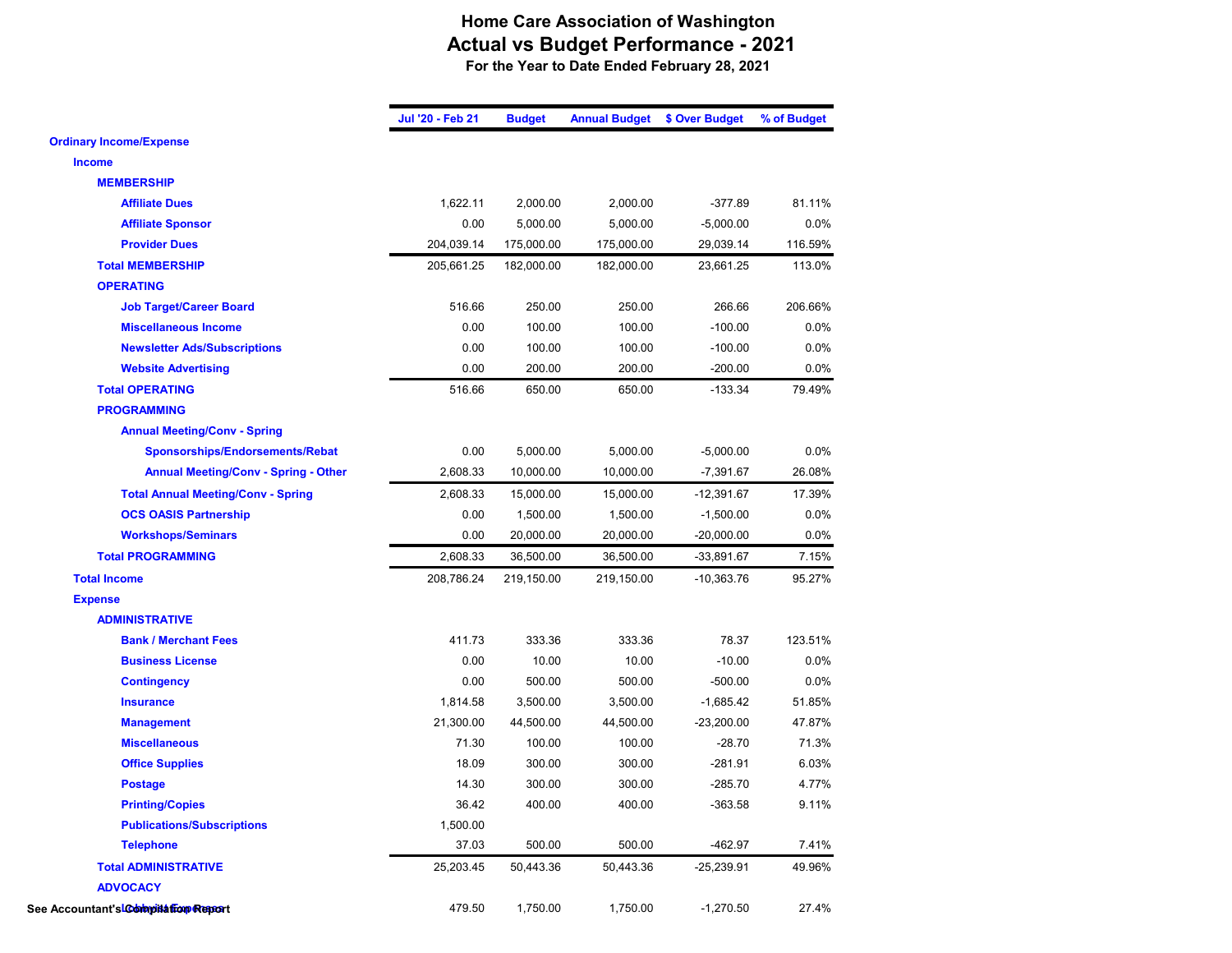## **Home Care Association of Washington Actual vs Budget Performance - 2021 For the Year to Date Ended February 28, 2021**

|                                           | Jul '20 - Feb 21 | <b>Budget</b> | <b>Annual Budget</b> | \$ Over Budget | % of Budget |
|-------------------------------------------|------------------|---------------|----------------------|----------------|-------------|
| <b>Lobbyist/Legislative Consultant</b>    | 33,300.00        | 29,600.00     | 29,600.00            | 3,700.00       | 112.5%      |
| <b>Policy &amp; Advocacy</b>              | 375.00           | 1,500.00      | 1,500.00             | $-1,125.00$    | 25.0%       |
| <b>Total ADVOCACY</b>                     | 34,154.50        | 32,850.00     | 32,850.00            | 1,304.50       | 103.97%     |
| <b>COMMUNICATIONS</b>                     |                  |               |                      |                |             |
| <b>Website-Reg &amp; Maint</b>            | 139.24           | 0.00          | 0.00                 | 139.24         | 100.0%      |
| <b>Total COMMUNICATIONS</b>               | 139.24           | 0.00          | 0.00                 | 139.24         | 100.0%      |
| <b>LEADERSHIP</b>                         |                  |               |                      |                |             |
| <b>Board Meetings</b>                     | 0.00             | 750.00        | 750.00               | $-750.00$      | 0.0%        |
| <b>Strategic Planning</b>                 | 0.00             | 300.00        | 300.00               | $-300.00$      | 0.0%        |
| <b>Total LEADERSHIP</b>                   | 0.00             | 1,050.00      | 1,050.00             | $-1,050.00$    | 0.0%        |
| <b>MEMBERSHIP SERVICE/RETENTION</b>       |                  |               |                      |                |             |
| <b>Clinical Director</b>                  | 12,688.75        | 20,000.00     | 20,000.00            | $-7,311.25$    | 63.44%      |
| <b>Clinical Director Expenses</b>         | 0.00             | 500.00        | 500.00               | $-500.00$      | 0.0%        |
| <b>NAHC Dues/Other Memberships</b>        | 0.00             | 1,500.00      | 1,500.00             | $-1,500.00$    | 0.0%        |
| <b>Public Relations/ Awards</b>           | 0.00             | 250.00        | 250.00               | $-250.00$      | 0.0%        |
| <b>Total MEMBERSHIP SERVICE/RETENTION</b> | 12,688.75        | 22,250.00     | 22,250.00            | $-9,561.25$    | 57.03%      |
| <b>PROGRAMS</b>                           |                  |               |                      |                |             |
| <b>Annual Mtg/Convention Spring</b>       |                  |               |                      |                |             |
| <b>A/V - Technology</b>                   | 3,500.00         | 4,000.00      | 4,000.00             | $-500.00$      | 87.5%       |
| <b>Food and Beverage</b>                  | 0.00             | 15,000.00     | 15,000.00            | $-15,000.00$   | 0.0%        |
| <b>Speaker</b>                            | 0.00             | 4,000.00      | 4,000.00             | $-4,000.00$    | 0.0%        |
| <b>Syllabus</b>                           | 0.00             | 500.00        | 500.00               | $-500.00$      | 0.0%        |
| <b>Total Annual Mtg/Convention Spring</b> | 3,500.00         | 23,500.00     | 23,500.00            | $-20,000.00$   | 14.89%      |
| <b>Workshops/Seminar Expense</b>          |                  |               |                      |                |             |
| <b>A/V-Technology</b>                     | 1,080.00         | 250.00        | 250.00               | 830.00         | 432.0%      |
| <b>Food and Beverage</b>                  | 0.00             | 2,000.00      | 2,000.00             | $-2,000.00$    | 0.0%        |
| <b>Lodging &amp; Transportation</b>       | 0.00             | 1,500.00      | 1,500.00             | $-1,500.00$    | 0.0%        |
| <b>Other Workshops/Seminar Expense</b>    | 0.00             | 3,500.00      | 3,500.00             | $-3,500.00$    | 0.0%        |
| <b>Speaker</b>                            | 0.00             | 10,000.00     | 10,000.00            | $-10,000.00$   | 0.0%        |
| <b>Syllabus Copies</b>                    | 0.00             | 2,500.00      | 2,500.00             | $-2,500.00$    | 0.0%        |
| <b>Total Workshops/Seminar Expense</b>    | 1,080.00         | 19,750.00     | 19,750.00            | $-18,670.00$   | 5.47%       |
| <b>Total PROGRAMS</b>                     | 4,580.00         | 43,250.00     | 43,250.00            | $-38,670.00$   | 10.59%      |
| <b>Total Expense</b>                      | 76,765.94        | 149,843.36    | 149,843.36           | $-73,077.42$   | 51.23%      |
| <b>Net Ordinary Income</b>                | 132,020.30       | 69,306.64     | 69.306.64            | 62,713.66      | 190.49%     |
| <b>Other Income/Expense</b>               |                  |               |                      |                |             |
| <b>Other Income</b>                       |                  |               |                      |                |             |
| <b>Interest &amp; Dividends</b>           | 570.01           | 750.00        | 750.00               | $-179.99$      | 76.0%       |
| See Accountant & Campulation Benefits     | 7,102.71         | 0.00          | 0.00                 | 7,102.71       | 100.0%      |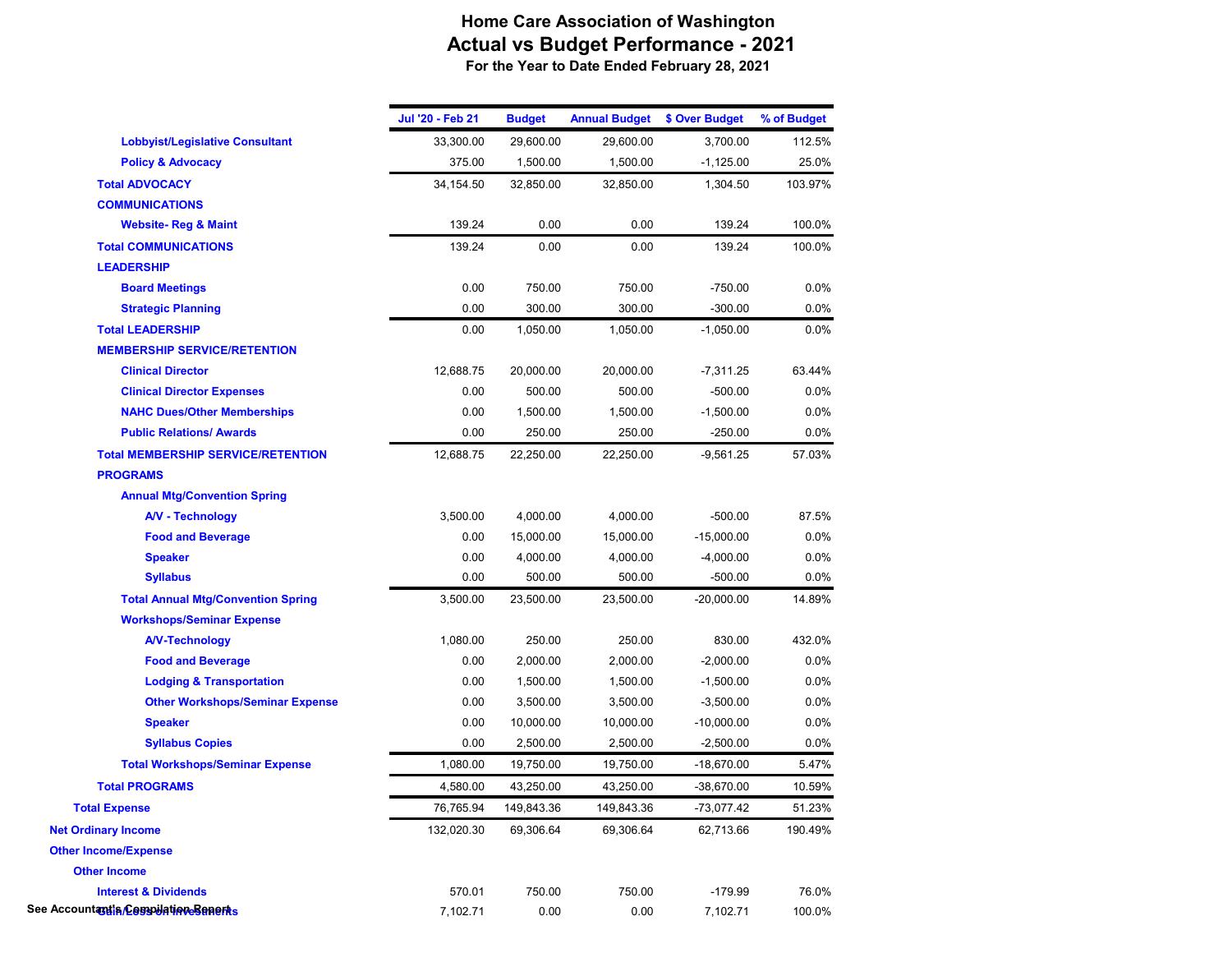## **Home Care Association of Washington Actual vs Budget Performance - 2021 For the Year to Date Ended February 28, 2021**

|                           | Jul '20 - Feb 21 | Budget    | <b>Annual Budget \$ Over Budget</b> |           | % of Budget |
|---------------------------|------------------|-----------|-------------------------------------|-----------|-------------|
| <b>Total Other Income</b> | 7.672.72         | 750.00    | 750.00                              | 6.922.72  | 1.023.03%   |
| <b>Net Other Income</b>   | 7.672.72         | 750.00    | 750.00                              | 6.922.72  | 1.023.03%   |
| Net Income                | 139.693.02       | 70.056.64 | 70.056.64                           | 69.636.38 | 199.4%      |
|                           |                  |           |                                     |           |             |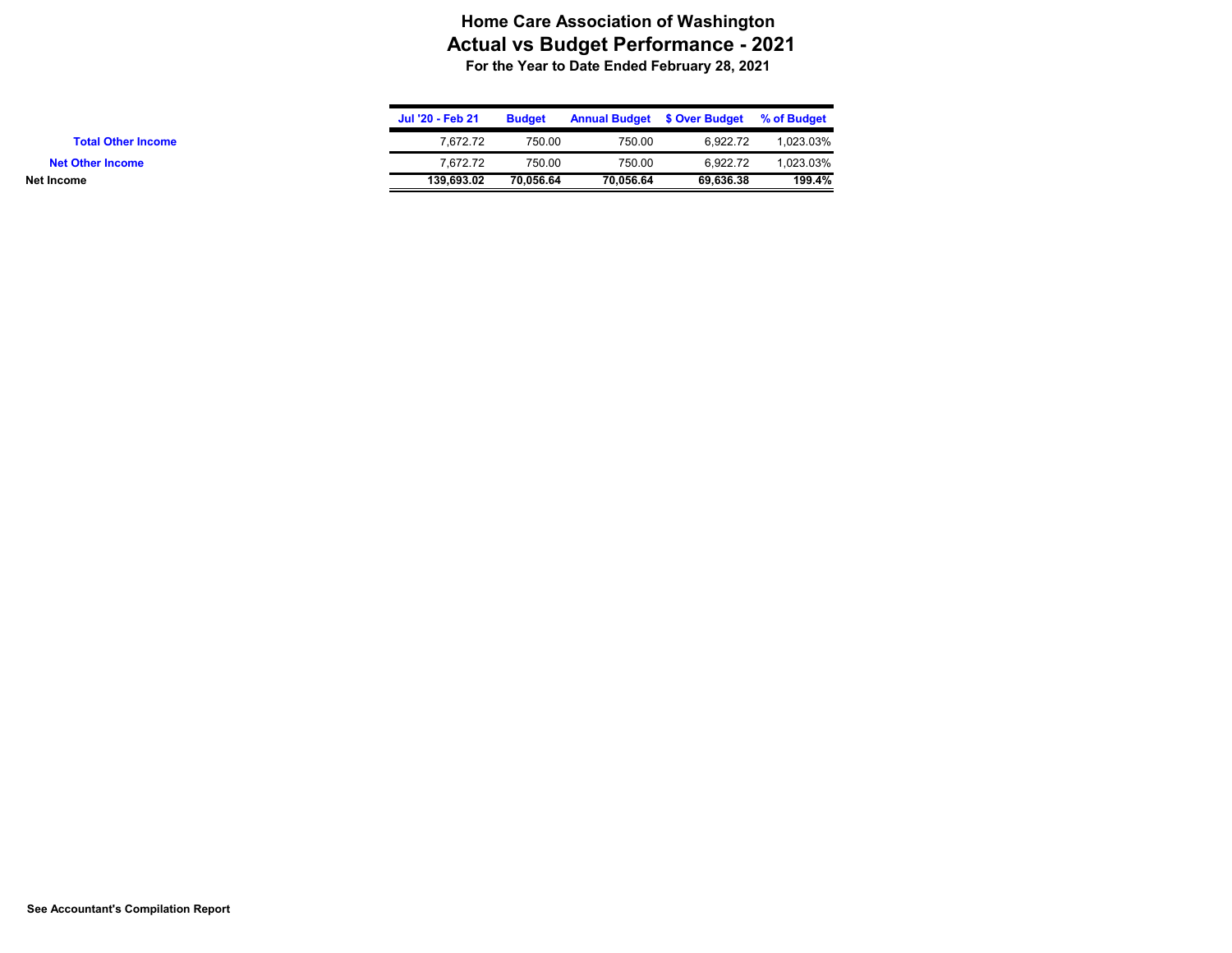# **3:31 PM 03/04/21 Accrual Basis**

#### **Home Care Association of Washington Statement of Activities For the Month ended February 28, 2021 and 2020**

|                                             | Feb 21       | Feb <sub>20</sub> | Jul '19 - Feb 20 | Jul '20 - Feb 21 |
|---------------------------------------------|--------------|-------------------|------------------|------------------|
| <b>Ordinary Income/Expense</b>              |              |                   |                  |                  |
| <b>Income</b>                               |              |                   |                  |                  |
| <b>MEMBERSHIP</b>                           |              |                   |                  |                  |
| <b>Affiliate Dues</b>                       | 0.00         | 58.33             | 1,614.77         | 2,227.11         |
| <b>Provider Dues</b>                        | 0.00         | 684.38            | 106,490.27       | 203,434.14       |
| <b>Total MEMBERSHIP</b><br><b>OPERATING</b> | 0.00         | 742.71            | 108,105.04       | 205,661.25       |
| <b>Job Target/Career Board</b>              | 0.00         | 0.00              | 119.25           | 516.66           |
| <b>Total OPERATING</b>                      | 0.00         | 0.00              | 119.25           | 516.66           |
| <b>PROGRAMMING</b>                          |              |                   |                  |                  |
| <b>Annual Meeting/Conv - Spring</b>         | 0.00         | 0.00              | 0.00             | 2,608.33         |
| <b>Workshops/Seminars</b>                   | 0.00         | 0.00              | 9,733.10         | 0.00             |
| <b>Total PROGRAMMING</b>                    | 0.00         | 0.00              | 9,733.10         | 2,608.33         |
| <b>Total Income</b>                         | 0.00         | 742.71            | 117,957.39       | 208,786.24       |
| <b>Expense</b>                              |              |                   |                  |                  |
| <b>ADMINISTRATIVE</b>                       |              |                   |                  |                  |
| <b>Bank / Merchant Fees</b>                 | 69.74        | 395.01            | 714.81           | 411.73           |
| <b>Business License</b>                     | 0.00         | 0.00              | 10.00            | 0.00             |
| <b>Insurance</b>                            | 0.00         | 113.75            | 785.45           | 1,814.58         |
| <b>Management</b>                           | 6.900.00     | 7,500.00          | 77,166.65        | 21,300.00        |
| <b>Miscellaneous</b>                        | 0.00         | 0.00              | 0.00             | 71.30            |
| <b>Office Supplies</b>                      | 1.00         | 0.00              | 0.00             | 18.09            |
| <b>Postage</b>                              | 1.65         | 0.00              | 0.00             | 14.30            |
| <b>Printing/Copies</b>                      | 4.77         | 0.00              | 0.00             | 36.42            |
| <b>Publications/Subscriptions</b>           | 0.00         | 0.00              | 0.00             | 1,500.00         |
| <b>Telephone</b>                            | 24.28        | 0.00              | 0.00             | 37.03            |
| <b>Total ADMINISTRATIVE</b>                 | 7,001.44     | 8,008.76          | 78,676.91        | 25,203.45        |
| <b>ADVOCACY</b>                             |              |                   |                  |                  |
| <b>Lobbyist Expenses</b>                    | 0.00         | 184.46            | 1,356.01         | 479.50           |
| <b>Lobbyist/Legislative Consultant</b>      | 3,700.00     | 3,700.00          | 29,600.00        | 33,300.00        |
| <b>Policy &amp; Advocacy</b>                | 0.00         | 125.00            | 3,500.00         | 375.00           |
| <b>Total ADVOCACY</b>                       | 3,700.00     | 4,009.46          | 34,456.01        | 34,154.50        |
| <b>COMMUNICATIONS</b>                       |              |                   |                  |                  |
| <b>Website-Reg &amp; Maint</b>              | 0.00         | 0.00              | 0.00             | 139.24           |
| <b>Total COMMUNICATIONS</b>                 | 0.00         | 0.00              | 0.00             | 139.24           |
| <b>LEADERSHIP</b>                           |              |                   |                  |                  |
| <b>Board Meetings</b>                       | 0.00         | 0.00              | 300.00           | 0.00             |
| <b>Strategic Planning</b>                   | 0.00         | 0.00              | 4,258.56         | 0.00             |
| <b>Total LEADERSHIP</b>                     | 0.00         | 0.00              | 4,558.56         | 0.00             |
| <b>MEMBERSHIP SERVICE/RETENTION</b>         |              |                   |                  |                  |
| <b>Clinical Director</b>                    | 2,500.00     | 1,188.75          | 8,700.00         | 12,688.75        |
| <b>Total MEMBERSHIP SERVICE/RETENTION</b>   | 2,500.00     | 1,188.75          | 8,700.00         | 12,688.75        |
| <b>PROGRAMS</b>                             |              |                   |                  |                  |
| <b>Annual Mtg/Convention Spring</b>         |              |                   |                  |                  |
| <b>A/V - Technology</b>                     | 3,500.00     | 0.00              | 0.00             | 3,500.00         |
| <b>Total Annual Mtg/Convention Spring</b>   | 3,500.00     | 0.00              | 0.00             | 3,500.00         |
| <b>Workshops/Seminar Expense</b>            |              |                   |                  |                  |
| <b>A/V-Technology</b>                       | 0.00         | 360.00            | 2,520.00         | 1,080.00         |
| <b>Other Workshops/Seminar Expense</b>      | 0.00         | 0.00              | 3,275.00         | 0.00             |
| <b>Workshops/Seminar Expense - Other</b>    | 0.00         | 0.00              | 275.00           | 0.00             |
| <b>Total Workshops/Seminar Expense</b>      | 0.00         | 360.00            | 6,070.00         | 1,080.00         |
| <b>Total PROGRAMS</b>                       | 3,500.00     | 360.00            | 6,070.00         | 4,580.00         |
| <b>Total Expense</b>                        | 16,701.44    | 13,566.97         | 132,461.48       | 76,765.94        |
| <b>Net Ordinary Income</b>                  | $-16,701.44$ | $-12,824.26$      | $-14,504.09$     | 132,020.30       |
| <b>Other Income/Expense</b>                 |              |                   |                  |                  |
| <b>Other Income</b>                         |              |                   |                  |                  |
| <b>Interest &amp; Dividends</b>             | 3.54         | 342.07            | 2,973.78         | 570.01           |
| <b>Gain/Loss on Investments</b>             | 0.00         | -11,443.96        | $-10,535.26$     | 7,102.71         |
| <b>Total Other Income</b>                   | 3.54         | $-11,101.89$      | $-7,561.48$      | 7,672.72         |
| <b>Net Other Income</b>                     | 3.54         | $-11,101.89$      | $-7,561.48$      | 7,672.72         |
| Net Income                                  | $-16,697.90$ | $-23,926.15$      | $-22,065.57$     | 139,693.02       |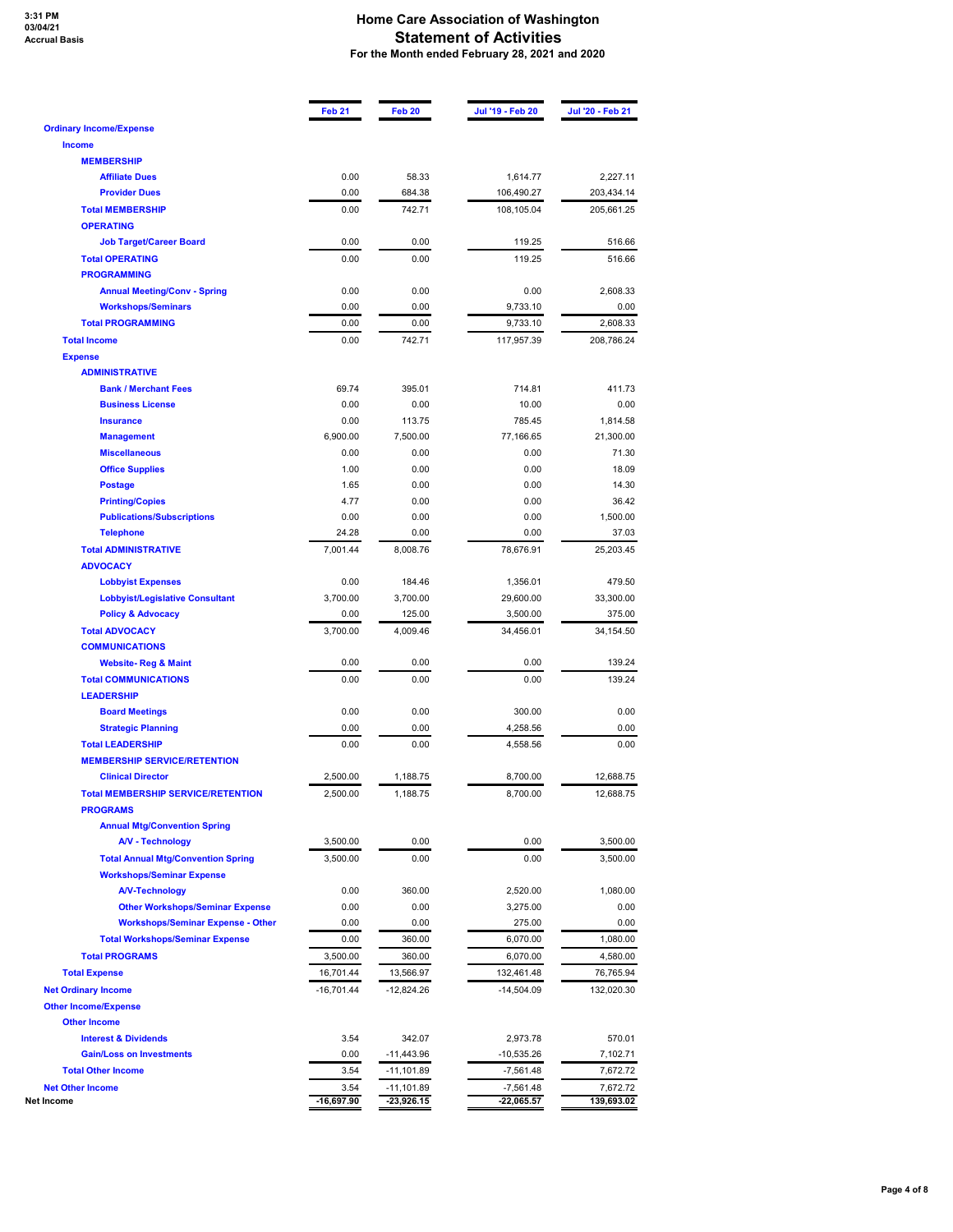**3:37 PM 03/04/21 Cash Basis**

#### **Home Care Association of Washington Statement of Activities For the Month ended February 28, 2021 and 2020**

|                                             | Feb <sub>21</sub> | Feb <sub>20</sub> | Jul '20 - Feb 21 | Jul '19 - Feb 20 |
|---------------------------------------------|-------------------|-------------------|------------------|------------------|
| <b>Ordinary Income/Expense</b>              |                   |                   |                  |                  |
| <b>Income</b>                               |                   |                   |                  |                  |
| <b>MEMBERSHIP</b>                           |                   |                   |                  |                  |
| <b>Affiliate Dues</b>                       | 350.00            | 58.33             | 2,052.11         | 1,614.77         |
| <b>Provider Dues</b>                        | 59,947.92         | 684.38            | 142,759.64       | 106,490.27       |
| <b>Total MEMBERSHIP</b>                     | 60,297.92         | 742.71            | 144,811.75       | 108,105.04       |
| <b>OPERATING</b>                            |                   |                   |                  |                  |
| <b>Job Target/Career Board</b>              | 0.00              | 0.00              | 516.66           | 119.25           |
| <b>Total OPERATING</b>                      | 0.00              | 0.00              | 516.66           | 119.25           |
| <b>PROGRAMMING</b>                          |                   |                   |                  |                  |
| <b>Annual Meeting/Conv - Spring</b>         | 0.00              | 0.00              | 2,608.33         | 0.00             |
| <b>Workshops/Seminars</b>                   | 0.00              | 0.00              | 0.00             | 9,733.10         |
| <b>Total PROGRAMMING</b>                    | 0.00              | 0.00              | 2,608.33         | 9,733.10         |
| <b>Total Income</b>                         | 60,297.92         | 742.71            | 147,936.74       | 117,957.39       |
| <b>Expense</b>                              |                   |                   |                  |                  |
| <b>ADMINISTRATIVE</b>                       |                   |                   |                  |                  |
| <b>Bank / Merchant Fees</b>                 | 69.74             | 395.01            | 411.73           | 714.81           |
| <b>Business License</b>                     | 0.00              | 0.00              | 0.01             | 9.99             |
| <b>Insurance</b>                            | 0.00              | 113.75            | 1,814.58         | 785.45           |
| <b>Management</b>                           | 0.00              | 0.00              | 51,409.99        | 60,406.66        |
| <b>Miscellaneous</b>                        | 0.00              | 0.00              | 162.98           | 0.00             |
| <b>Office Supplies</b>                      | 1.00              | 0.00              | 18.09            | 0.00             |
| <b>Postage</b>                              | 1.65              | 0.00              | 14.30            | 0.00             |
|                                             | 4.77              | 0.00              |                  |                  |
| <b>Printing/Copies</b>                      |                   |                   | 36.42            | 0.80             |
| <b>Publications/Subscriptions</b>           | 0.00              | 0.00              | 1,500.00         | 0.00             |
| <b>Telephone</b>                            | 24.28             | 0.00              | 37.03            | 60.00            |
| <b>Total ADMINISTRATIVE</b>                 | 101.44            | 508.76            | 55,405.13        | 61,977.71        |
| <b>ADVOCACY</b>                             |                   |                   |                  |                  |
| <b>Lobbyist Expenses</b>                    | 0.00              | 0.00              | 479.50           | 1,171.55         |
| <b>Lobbyist/Legislative Consultant</b>      | 3,700.00          | 3,700.00          | 33,300.00        | 29,600.00        |
| <b>Policy &amp; Advocacy</b>                | 0.00              | 125.00            | 500.00           | 3,375.00         |
| <b>Total ADVOCACY</b>                       | 3,700.00          | 3,825.00          | 34,279.50        | 34,146.55        |
| <b>COMMUNICATIONS</b>                       |                   |                   |                  |                  |
| <b>Website-Reg &amp; Maint</b>              | 0.00              | 0.00              | 139.24           | 210.61           |
| <b>Total COMMUNICATIONS</b>                 | 0.00              | 0.00              | 139.24           | 210.61           |
| <b>LEADERSHIP</b>                           |                   |                   |                  |                  |
| <b>Board Meetings</b>                       | 0.00              | 0.00              | 0.00             | 300.00           |
| <b>Staff Travel</b>                         | 0.00              | 0.00              | 0.00             | 9.04             |
| <b>Strategic Planning</b>                   | 0.00              | 0.00              | 0.00             | 4,258.56         |
| <b>Total LEADERSHIP</b>                     | 0.00              | 0.00              | 0.00             | 4,567.60         |
| <b>MEMBERSHIP SERVICE/RETENTION</b>         |                   |                   |                  |                  |
| <b>Clinical Director</b>                    | 2.500.00          | 1.998.75          | 13.916.50        | 9.311.25         |
| <b>Total MEMBERSHIP SERVICE/RETENTION</b>   | 2,500.00          | 1,998.75          | 13,916.50        | 9,311.25         |
| <b>PROGRAMS</b>                             |                   |                   |                  |                  |
| <b>Annual Mtg/Convention Spring</b>         |                   |                   |                  |                  |
| <b>A/V - Technology</b>                     | 3,500.00          | 0.00              | 3,500.00         | 0.00             |
| <b>Lodging</b>                              | 0.00              | 0.00              | 0.00             | 951.58           |
| <b>Annual Mtg/Convention Spring - Other</b> | 0.00              | 0.00              | 0.00             | 1,125.00         |
| <b>Total Annual Mtg/Convention Spring</b>   | 3,500.00          | 0.00              | 3,500.00         | 2,076.58         |
| <b>Workshops/Seminar Expense</b>            |                   |                   |                  |                  |
| <b>A/V-Technology</b>                       | 0.00              | 360.00            | 1,080.00         | 2,520.00         |
|                                             | 0.00              | 0.00              | 0.00             | 162.15           |
| <b>Food and Beverage</b>                    |                   |                   |                  |                  |
| <b>Lodging &amp; Transportation</b>         | 0.00              | 0.00              | 0.00             | 965.31           |
| <b>Other Workshops/Seminar Expense</b>      | 0.00              | 0.00              | 0.00             | 3,275.00         |
| <b>Speaker</b>                              | 0.00              | 0.00              | 0.00             | 5,000.00         |
| <b>Workshops/Seminar Expense - Other</b>    | 0.00              | 0.00              | 0.00             | 275.00           |
| <b>Total Workshops/Seminar Expense</b>      | 0.00              | 360.00            | 1,080.00         | 12,197.46        |
| <b>Total PROGRAMS</b>                       | 3,500.00          | 360.00            | 4,580.00         | 14,274.04        |
| <b>Total Expense</b>                        | 9,801.44          | 6,692.51          | 108,320.37       | 124,487.76       |
| <b>Net Ordinary Income</b>                  | 50,496.48         | $-5,949.80$       | 39,616.37        | $-6,530.37$      |
| <b>Other Income/Expense</b>                 |                   |                   |                  |                  |
| <b>Other Income</b>                         |                   |                   |                  |                  |
| <b>Interest &amp; Dividends</b>             | 3.54              | 342.07            | 570.01           | 2,973.78         |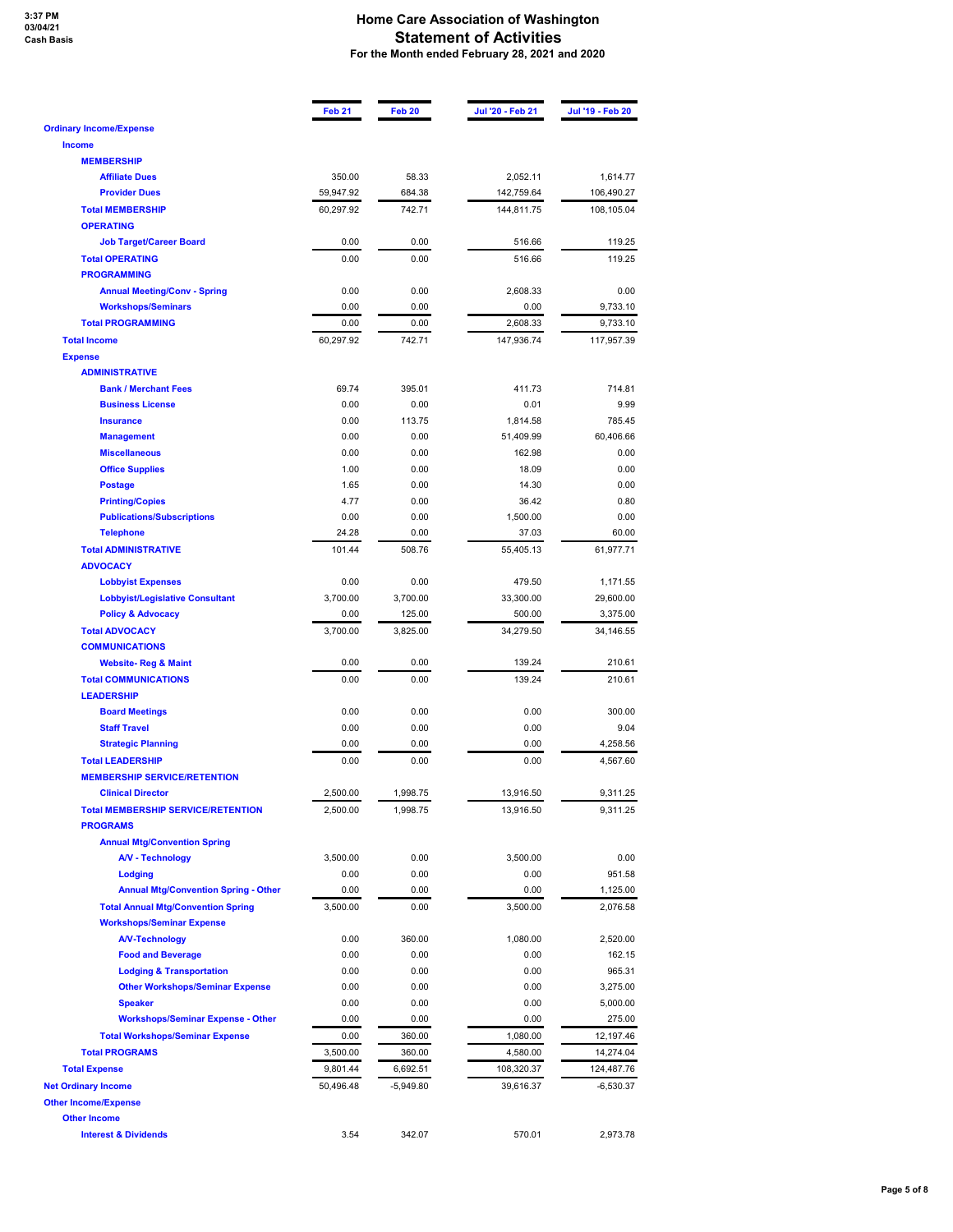#### **Home Care Association of Washington Statement of Activities For the Month ended February 28, 2021 and 2020**

 $\blacksquare$ 

Ñ,

|                                 | <b>Feb 21</b> | Feb 20     | Jul '20 - Feb 21 | Jul '19 - Feb 20 |
|---------------------------------|---------------|------------|------------------|------------------|
| <b>Gain/Loss on Investments</b> | 0.00          | -11.443.96 | 7.102.71         | $-10.535.26$     |
| <b>Total Other Income</b>       | 3.54          | -11.101.89 | 7.672.72         | $-7.561.48$      |
| <b>Net Other Income</b>         | 3.54          | -11.101.89 | 7.672.72         | $-7.561.48$      |
| Net Income                      | 50,500.02     | -17.051.69 | 47.289.09        | $-14.091.85$     |

×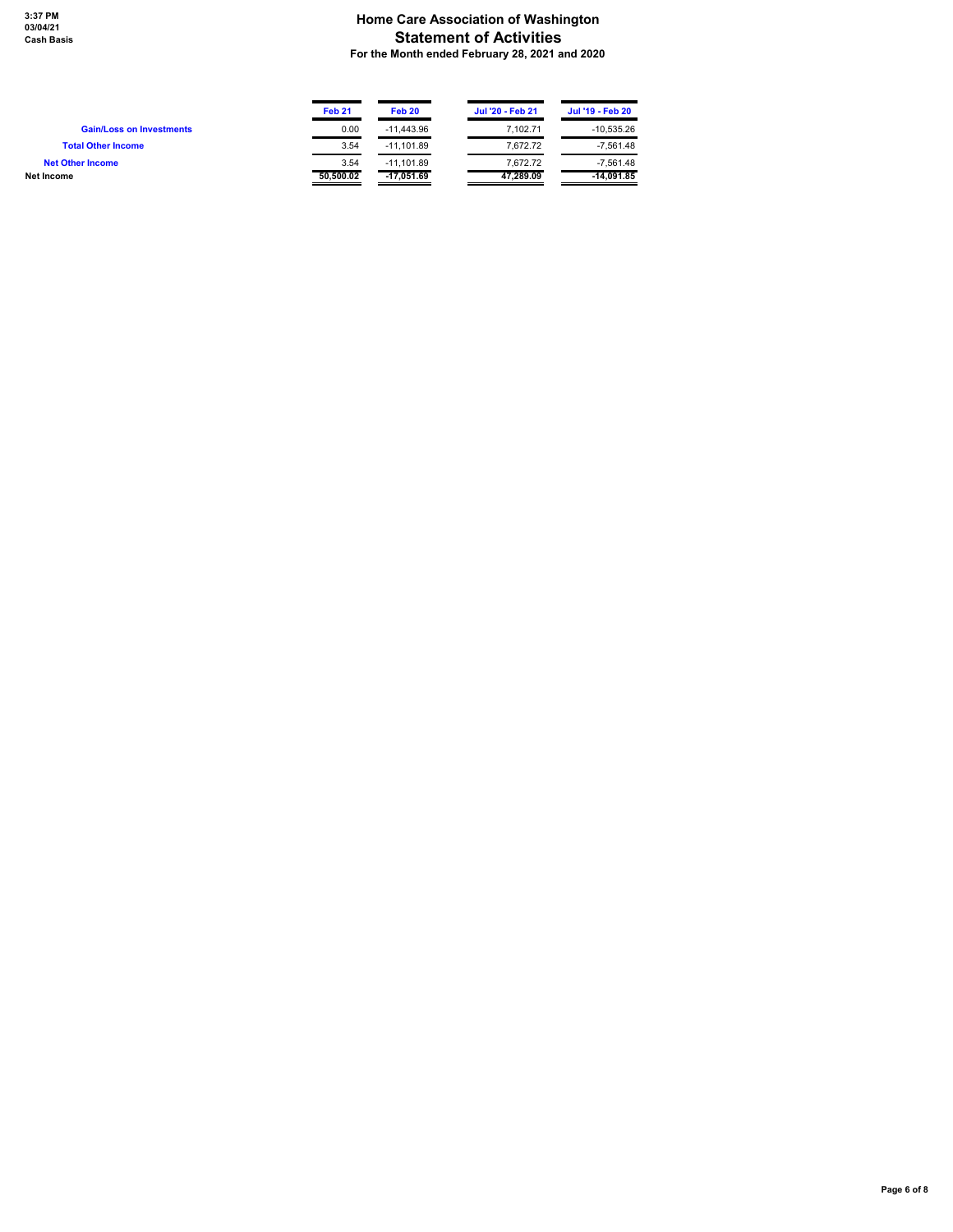## **03/02/21 Home Care Association of Washington Statement of Financial Position As of February 28, 2021**

 $\sim$ 

 $\overline{\phantom{a}}$ 

 $\mathbb{R}$ 

 $\overline{a}$ 

|                                                               | Feb 28, 21               | Feb 29, 20           |
|---------------------------------------------------------------|--------------------------|----------------------|
| <b>ASSETS</b>                                                 |                          |                      |
| <b>Current Assets</b>                                         |                          |                      |
| <b>Checking/Savings</b>                                       |                          |                      |
| <b>Baird Cash and Equivalents</b>                             | 33,970.00                | 32,685.27            |
| <b>Bairds Investment Assets</b>                               | 92,493.21                | 92,149.36            |
| <b>Columbia Checking 0944</b>                                 | 153,847.84               | 38,128.27            |
| <b>Columbia Money Mkt #0936</b>                               | 65,689.44                | 65,663.74            |
| <b>PAC - Columbia</b>                                         | 579.81                   | 0.00                 |
| <b>Paypal</b>                                                 | 0.00                     | 1,000.00             |
| <b>Total Checking/Savings</b>                                 | 346,580.30               | 229,626.64           |
| <b>Accounts Receivable</b>                                    |                          |                      |
| <b>Accounts Receivable</b>                                    | 65,174.50                | 12,450.00            |
| <b>Total Accounts Receivable</b>                              | 65,174.50                | 12,450.00            |
| <b>Other Current Assets</b>                                   |                          |                      |
| <b>Prepaid Annual Meeting Expenses</b>                        | 750.00                   | 0.00                 |
| <b>Prepaid Expenses</b>                                       | 0.00                     | 4,950.00             |
| <b>Prepaid Insurance</b>                                      | 0.00                     | 904.58               |
| <b>Prepaid Workshop Expenses</b>                              |                          |                      |
| <b>Prepaid Workshop Speaker Fee</b>                           | 5,000.00                 | 5,000.00             |
| <b>Prepaid Workshop Expenses - Other</b>                      | 6,080.00                 | 3,600.00             |
| <b>Total Prepaid Workshop Expenses</b>                        | 11,080.00                | 8,600.00             |
| <b>Total Other Current Assets</b>                             | 11,830.00                | 14,454.58            |
| <b>Total Current Assets</b>                                   | 423,584.80               | 256,531.22           |
| <b>TOTAL ASSETS</b>                                           | 423,584.80               | 256,531.22           |
| <b>LIABILITIES &amp; EQUITY</b>                               |                          |                      |
| <b>Liabilities</b>                                            |                          |                      |
| <b>Current Liabilities</b>                                    |                          |                      |
| <b>Accounts Payable</b>                                       |                          |                      |
| <b>Accounts Payable</b>                                       | 6,900.00                 | 20,133.21            |
| <b>Total Accounts Payable</b>                                 | 6,900.00                 | 20,133.21            |
| <b>Other Current Liabilities</b>                              |                          |                      |
| <b>Deferred Annual Meeting/Conf</b>                           | $-3,825.00$              | 4,250.00             |
| <b>Deferred Conf Trade Show Booth</b>                         | 0.00                     | 4,532.00             |
| <b>Deferred Dues</b><br><b>Affiliate Dues</b>                 | 0.00                     | 583.34               |
| <b>Provider Dues</b>                                          | 51,302.00                | 6,843.74             |
|                                                               |                          |                      |
| <b>Total Deferred Dues</b><br><b>Deferred Workshop Income</b> | 51,302.00<br>$-2,225.00$ | 7,427.08<br>2,925.00 |
| <b>Payable to HCAW PAC</b>                                    | 0.00                     | 1,785.00             |
| <b>Total Other Current Liabilities</b>                        | 45,252.00                | 20,919.08            |
| <b>Total Current Liabilities</b>                              |                          |                      |
|                                                               | 52,152.00                | 41,052.29            |
| <b>Total Liabilities</b>                                      | 52,152.00                | 41,052.29            |
| <b>Equity</b>                                                 |                          |                      |
| <b>Retained Earnings</b><br><b>Unrestricted Net Assets</b>    | -6,384.53<br>238,124.31  | 0.00<br>237,544.50   |
| <b>Net Income</b>                                             | 139,693.02               | $-22,065.57$         |
| <b>Total Equity</b>                                           | 371,432.80               | 215,478.93           |
| <b>TOTAL LIABILITIES &amp; EQUITY</b>                         | 423,584.80               | 256,531.22           |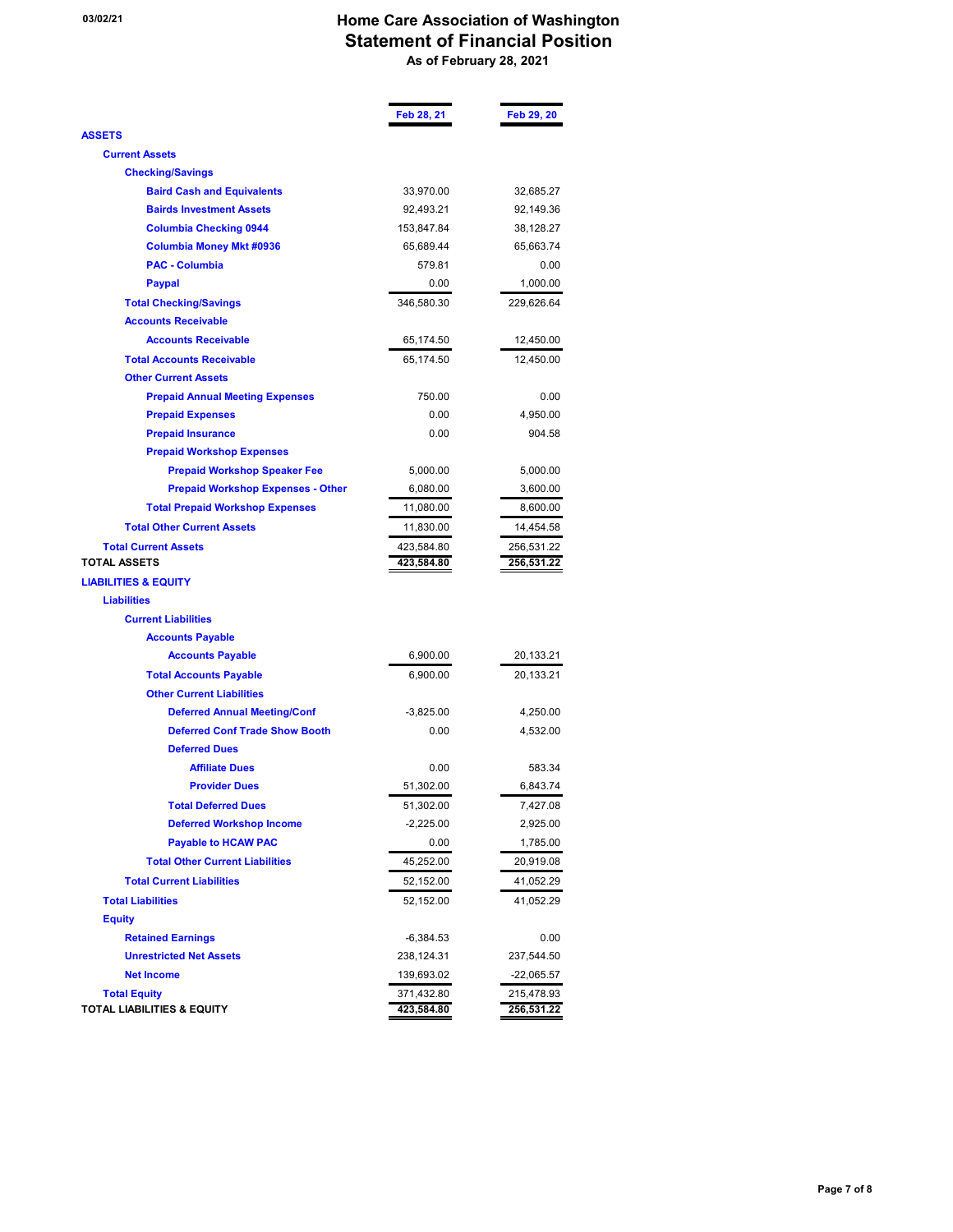4:37 PM

## Home Care Association of Washington A/R Aging Detail As of February 28, 2021

|                      | <b>Type</b>  | <b>Date</b>         | <b>Num</b> | P. O. # | <b>Name</b>                                    | <b>Terms</b> | <b>Due Date</b> | Aging | <b>Open Balance</b> |
|----------------------|--------------|---------------------|------------|---------|------------------------------------------------|--------------|-----------------|-------|---------------------|
| <b>Current</b>       |              |                     |            |         |                                                |              |                 |       |                     |
| <b>Total Current</b> |              |                     |            |         |                                                |              |                 |       |                     |
| $1 - 30$             |              |                     |            |         |                                                |              |                 |       |                     |
|                      | Invoice      | 01/01/2021 20150808 |            |         | A Helping Hand Homecare                        |              | 02/15/2021      | 13    | 4,028.00            |
|                      | Invoice      | 01/01/2021 20150817 |            |         | <b>PeaceHealth Southwest WA Medical Center</b> |              | 02/15/2021      | 13    | 5,738.00            |
|                      | Invoice      | 01/01/2021 20150819 |            |         | Providence Sound Homecare and Hospice          |              | 02/15/2021      | 13    | 9,150.00            |
|                      | Invoice      | 01/01/2021 20150825 |            |         | Martha and Mary Home Services                  |              | 02/15/2021      | 13    | 1,985.00            |
|                      | Invoice      | 01/01/2021 20150827 |            |         | <b>Kaiser Permanente</b>                       |              | 02/15/2021      | 13    | 9,091.50            |
|                      | Invoice      | 01/01/2021 20150830 |            |         | <b>Providence of King County</b>               |              | 02/15/2021      | 13    | 9,445.00            |
|                      | Invoice      | 01/01/2021 20150832 |            |         | <b>LHC Group</b>                               |              | 02/15/2021      | 13    | 21,237.00           |
|                      | Invoice      | 01/01/2021 20150841 |            |         | <b>Margaret Shepherd Associates</b>            |              | 02/15/2021      | 13    | 175.00              |
| <b>Total 1 - 30</b>  |              |                     |            |         |                                                |              |                 |       | 60,849.50           |
| $31 - 60$            |              |                     |            |         |                                                |              |                 |       |                     |
| Total 31 - 60        |              |                     |            |         |                                                |              |                 |       |                     |
| $61 - 90$            |              |                     |            |         |                                                |              |                 |       |                     |
| Total 61 - 90        |              |                     |            |         |                                                |              |                 |       |                     |
| > 90                 |              |                     |            |         |                                                |              |                 |       |                     |
|                      | Invoice      | 06/01/2019 20150774 |            |         | <b>Kristen Rose</b>                            |              | 06/01/2019      | 638   | 475.00              |
|                      | Invoice      | 03/31/2020 20150790 |            |         | Providence Sound Homecare and Hospice          |              | 03/31/2020      | 334   | 2,925.00            |
|                      | Invoice      | 03/31/2020 20150791 |            |         | Kenyon Home Care Consulting LLC                |              | 03/31/2020      | 334   | 225.00              |
|                      | Invoice      | 03/31/2020 20150792 |            |         | Sea Mar Home Health                            |              | 03/31/2020      | 334   | 225.00              |
|                      | <b>Check</b> | 06/30/2020          |            |         | Providence                                     |              |                 |       | 475.00              |
| Total $>90$          |              |                     |            |         |                                                |              |                 |       | 4,325.00            |
| <b>TOTAL</b>         |              |                     |            |         |                                                |              |                 |       | 65,174.50           |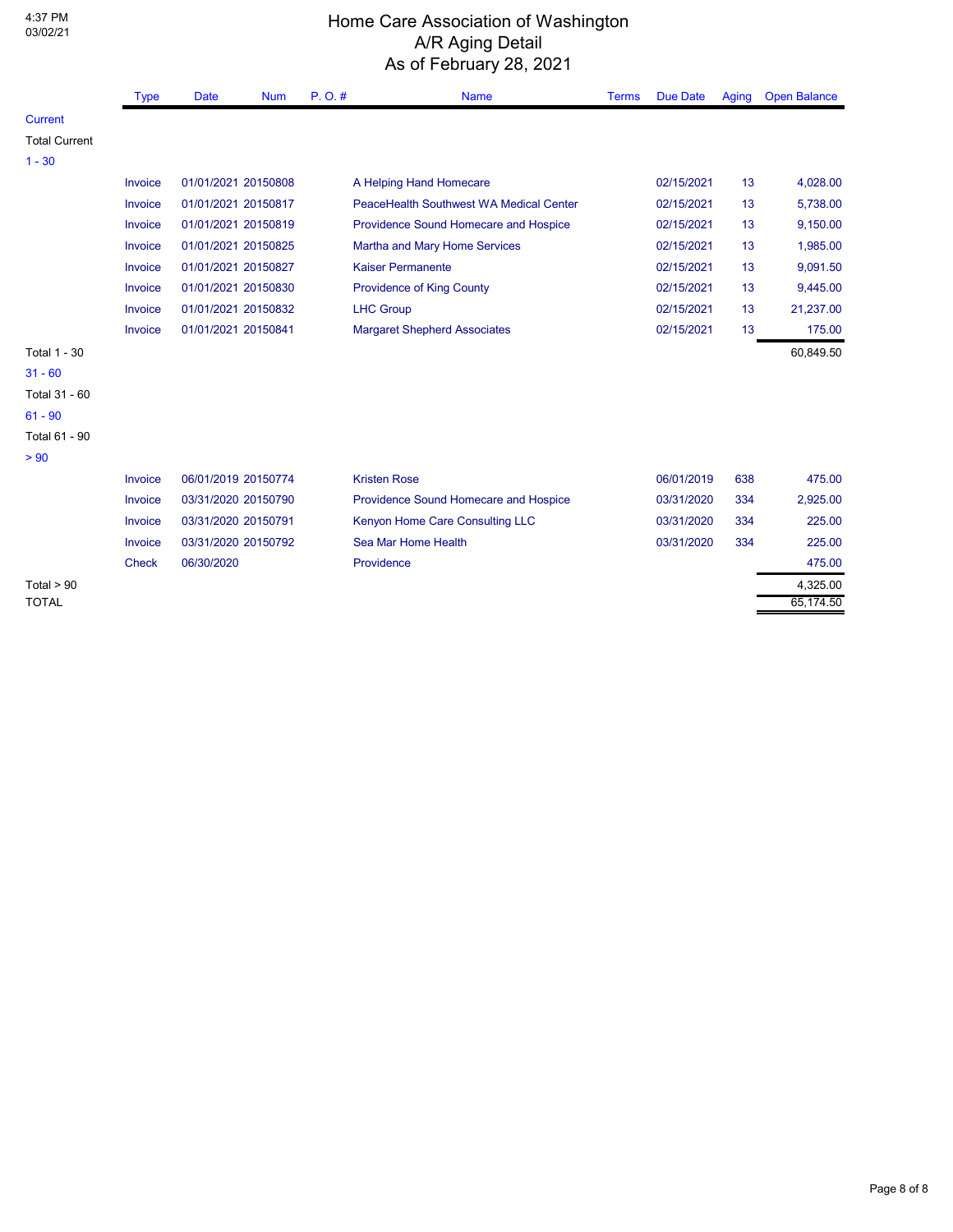# **HCAW March 2020 Public Policy Report**

Prepared by Leslie Emerick, Public Policy Director



 *Senate Floor Action House of Representative Floor Action*

## *Legislative Overview*

We are halfway through the 2021 Legislative Session with the final day of session being April  $25<sup>th</sup>$ , 2021. Since the bill cut-offs, both the House and Senate have been voting on bills on the floor. It has been quite interesting to watch how the hybrid "virtual" session is playing out. As you can see above, the Lt. Governor Denny Heck presides over the Senate and he and his staff are masked and separated by plastic petitions as is Rep Jon Lovick who is presiding over the House. Legislators are attending both in person and virtually which makes for some interesting screen shots! I think Senator Darneille (above) may get the creativity award!

The big policy bill cut-off was February 15 for bills to be heard in a policy committee and bills with a fiscal note was February 22 in the fiscal committees. The bills that passed moved to the Rules committee where the political parties have the most influence on what bills get pulled to the floor for a vote. The next big bill cut-off is March  $9<sup>th</sup>$  where a bill must be voted out of the "House of Origin" to keep moving. The bills that do not get a vote out of their respective committees of pass the House of Origin will die for this legislative session. Since WA State has a biennial legislative session, bills that die for this session may be back next year. Some bills are also considered "Necessary to Implement the Budget" and may come back before the end of session during budget negotiations.

So far, 1,300 bills have been introduced this session, but about 300 of them are Resolutions and Appointments to Commissions, so about 1,000 policy bills… which is far less than a regular long session! Between both chambers, 463 bills passed out of policy committees before the Monday cutoff. House policy committees passed 216 total bills and Senate committees passed 247 total bills. Democrats, who control both houses and the Governor's office say these bills will focus on COVID recovery, climate change, health care, equity, housing and police accountability

And some bills have already been signed by the Governor…mainly related to COVID-19 funding and avoiding Unemployment Insurance rate hikes due to the high number of people applying for funds and the fraudulent claims that the agency endured as the federal relief dollars rolled in…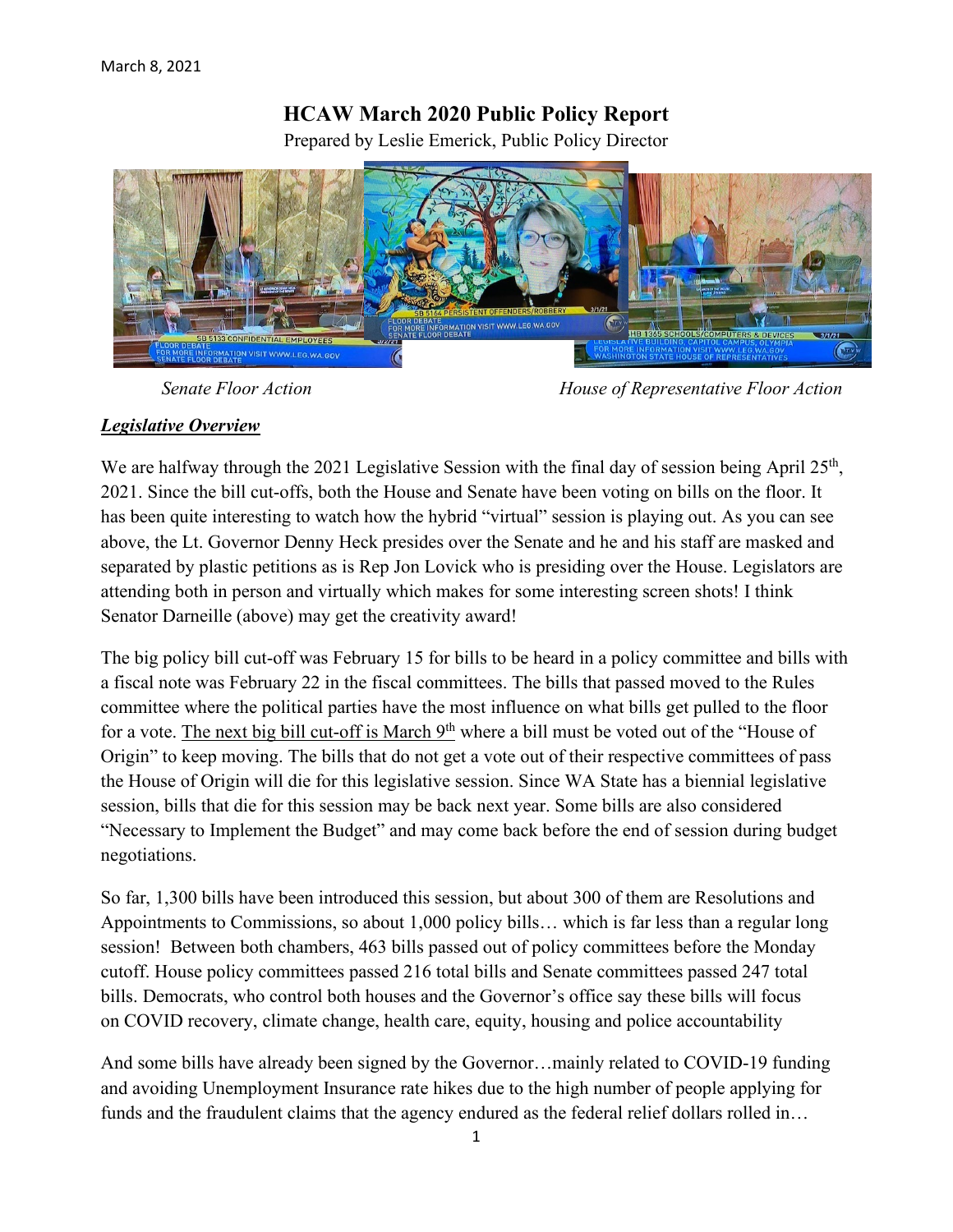**Gov. Inslee signs \$2.2 billion COVID relief bill:** [House Bill 1368,](https://gcc02.safelinks.protection.outlook.com/?url=https%3A%2F%2Flnks.gd%2Fl%2FeyJhbGciOiJIUzI1NiJ9.eyJidWxsZXRpbl9saW5rX2lkIjoxMDAsInVyaSI6ImJwMjpjbGljayIsImJ1bGxldGluX2lkIjoiMjAyMTAyMTkuMzU1Nzk4MjEiLCJ1cmwiOiJodHRwczovL2FwcC5sZWcud2EuZ292L2JpbGxzdW1tYXJ5P0JpbGxOdW1iZXI9MTM2OCZJbml0aWF0aXZlPWZhbHNlJlllYXI9MjAyMSZ1dG1fbWVkaXVtPWVtYWlsJnV0bV9zb3VyY2U9Z292ZGVsaXZlcnkifQ.CKqKDNMowhlUr22nrf98wV_Fk385ar6WNNgTtBQzCU0%2Fs%2F1120049174%2Fbr%2F98031601693-l&data=04%7C01%7Ctara.lee%40gov.wa.gov%7Cc6e4dadce993422de56b08d8d520774d%7C11d0e217264e400a8ba057dcc127d72d%7C0%7C0%7C637493682705317591%7CUnknown%7CTWFpbGZsb3d8eyJWIjoiMC4wLjAwMDAiLCJQIjoiV2luMzIiLCJBTiI6Ik1haWwiLCJXVCI6Mn0%3D%7C1000&sdata=9zGdqC5Q7N%2FOx9f1KexdO4JZkA5XePzGzhpcBSiQ9DE%3D&reserved=0) which appropriates \$2.2 billion in federal funding that has been allocated to states in response to the ongoing COVID emergency. The business assistance grants will be administered by the state Department of Commerce. Commerce is working on the application portal and expects it to open late March. The legislation takes effect immediately. The bill provides assistance for K-12 schools, public health's response to COVID, including testing, investigation and contact tracing; and funding for vaccination efforts, emergency eviction, rental and utility assistance, business assistance grants, childcare, food banks and other food programs and income assistance.

## **Other bills of interest signed by the Governor so far:**

[ESSB](https://app.leg.wa.gov/billsummary?BillNumber=5061&Year=2021) 5061-Relating to unemployment insurance. Limits huge unemployment insurance rate increases due to high levels of unemployment and fraudulent claims which depleted the funds.

HB [1367-](https://app.leg.wa.gov/billsummary?BillNumber=1367&Year=2021)Relating to revising 2019-2021 fiscal biennium appropriations of state and federal funding for previously implemented Medicaid rates and other Medicaid expenditures in the developmental disabilities and long-term care programs in response to the COVID-19 pandemic.

SHB [1095-](https://app.leg.wa.gov/billsummary?BillNumber=1095&Year=2021)Relating to the taxation of governmental financial assistance programs addressing the impacts of conditions giving rise to a gubernatorial or presidential emergency proclamation by creating state business and occupation tax and state public utility tax exemptions, a sales and use tax exemption for the receipt of such financial assistance and clarifying the sales and use tax obligations for goods and services purchased by recipients of such financial assistance.

[SJM 8402](https://app.leg.wa.gov/billsummary/?BillNumber=8402&Year=2021&Initiative=false) - Extending certain gubernatorial orders issued in response to the COVID-19 state of emergency.

**Budget Negotiations:** There are several different budget bills related to tax increases to fund foundational public health, childcare and other priorities. One is a capital gains tax on high income earners stocks and bonds, which passed the Senate this weekend, one is a sweetener (soda) tax, and one charges health care commercial insurers for every covered person. There's good article in Governing magazine about how public health in WA State has been underfunded for many years: [https://www.governing.com/finance/Pandemic-Reinforces-Washingtons-Need-for-Public-Health-](https://www.governing.com/finance/Pandemic-Reinforces-Washingtons-Need-for-Public-Health-Funding.html)[Funding.html.](https://www.governing.com/finance/Pandemic-Reinforces-Washingtons-Need-for-Public-Health-Funding.html) Budget negotiations have already started but will kick into high gear when the state revenue forecast comes out March 17<sup>th</sup>. And we will know more about federal COVID relief bill which is expected to bring in nearly \$4.3 billion dollars into WA state!

# **COVID-19 Information**

We are passing the one-year anniversary of the COVID-19 being found in Washington state. Statewide totals from the illness caused by the coronavirus are 341,441 cases and over 5,000 deaths. Much of my time over the past year has been spend working with the state DOH and King County to help expand access to care for in-home services agencies, assuring practitioners have access to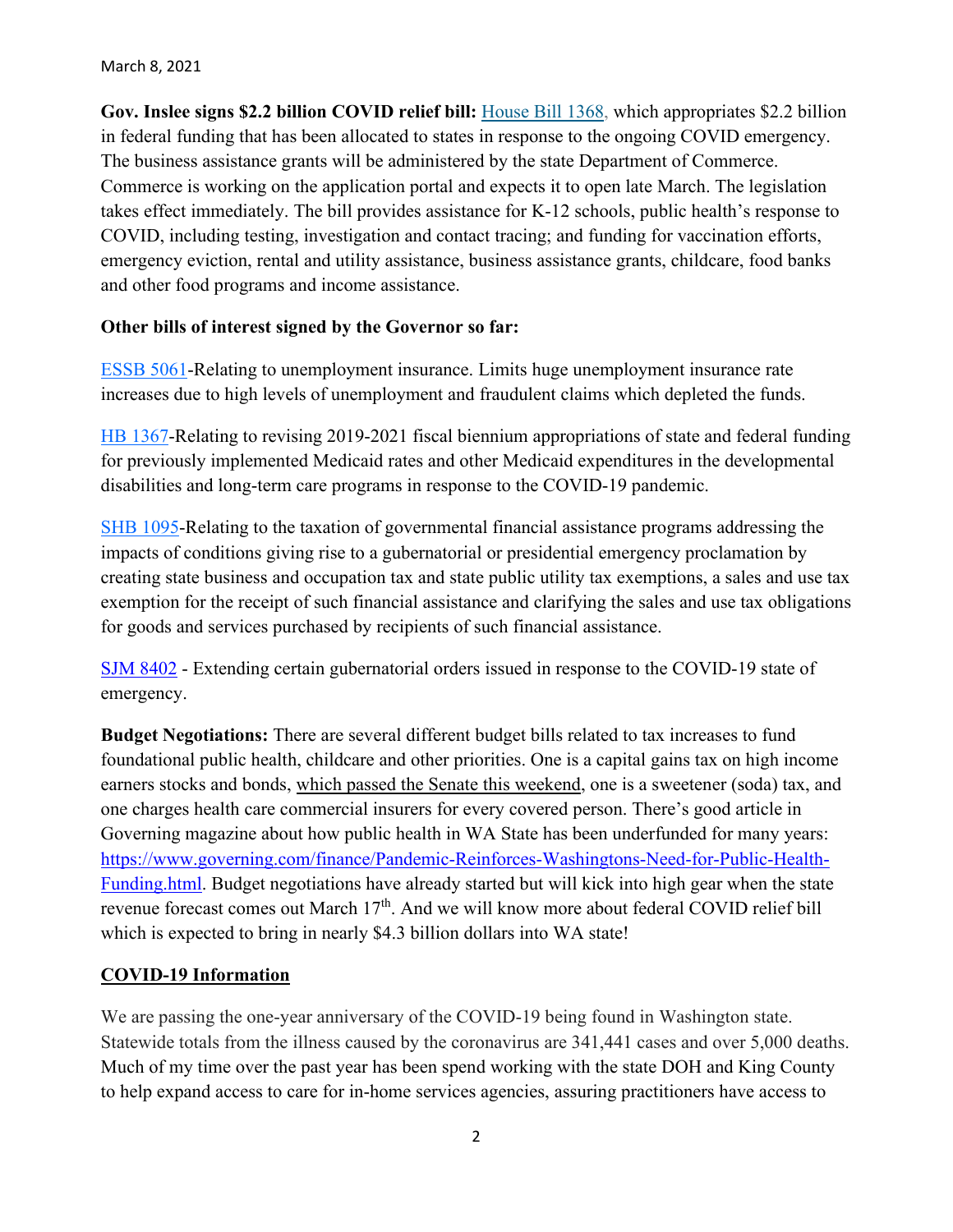PPE and fit testing. I attend the DOH Vaccine Partners meeting, and they reported that much more vaccine is heading to Washington state soon, including the newly approved Johnson and Johnson vaccine. They are working on multiple pathways to get the vaccine out into our communities, include mobile vaccinations for home bound patients or those with difficulty traveling. The state has sent up large vaccination events in regions around the state. We were also part of the soft launch of [www.findyourphasewa.com,](http://www.findyourphasewa.com/) which is fully operational now.

**COVID-19 Data Dashboard:** <https://www.doh.wa.gov/Emergencies/COVID19/DataDashboard>

**Tracking PPE Distribution Dashboard:** [https://coronavirus.wa.gov/what-you-need](https://coronavirus.wa.gov/what-you-need-know/personal-protective-equipment/tracking-ppe-distribution)[know/personal-protective-equipment/tracking-ppe-distribution](https://coronavirus.wa.gov/what-you-need-know/personal-protective-equipment/tracking-ppe-distribution)

## *Department of Health (DOH)*

## **Department of Health Vaccine Updates:**

[https://www.doh.wa.gov/Emergencies/COVID19/Vaccine,](https://www.doh.wa.gov/Emergencies/COVID19/Vaccine) Find [COVID-19 vaccine information for](https://www.doh.wa.gov/Emergencies/COVID19/HealthcareProviders/VaccineInformationforHealthcareProviders)  [health care providers.](https://www.doh.wa.gov/Emergencies/COVID19/HealthcareProviders/VaccineInformationforHealthcareProviders)

## **DOH Rules Update: PAs ordering Home Health Services Expedited Rule Making CR-105:**

WAC 246-335-510 Definitions. In-Home Services, Home Health. DOH is proposing a permanent rule amendment to WAC 246-335-510(3), adding physician assistants to the list of practitioners authorized to order home health services and to sign plans of care, consistent with federal changes due to the coronavirus disease (COVID-19) pandemic filed as [WSR# 20-23-089](https://lnks.gd/l/eyJhbGciOiJIUzI1NiJ9.eyJidWxsZXRpbl9saW5rX2lkIjoxMDIsInVyaSI6ImJwMjpjbGljayIsImJ1bGxldGluX2lkIjoiMjAyMDExMjEuMzA4OTM3NjEiLCJ1cmwiOiJodHRwczovL3d3dy5kb2gud2EuZ292L1BvcnRhbHMvMS9Eb2N1bWVudHMvMTEwMC8yMDIzL0NPVklEMTlfV1NSMjAyMzA4OUluaG9tZXNlcnZpY2VzZGVmaW5pdGlvbnNIU1FBZmluYWwtMjAyMDExMTgucGRmIn0.qlRgUHyYgBo2Nm3ZJtBCbC7yibimDOwNVoZ4YEBWBUs/s/717258116/br/90200593871-l). This rulemaking is still in process, and the emergency rules are still in place allowing for PAs to order home health during the pandemic.

**Telemedicine Supervisory Visits for Home Health & Hospice:** HCAW submitted a rulemaking request to DOH to allow for telemedicine supervisory visits for home health and hospice and was approved! Telemedicine has kept consumers and providers safe while allowing patients to continue their care plan with their home health and hospice providers during the COVID-19 pandemic, but its benefits extend far beyond the current outbreak. We are waiting for an announcement from DOH for the rulemaking to begin. Many agency rules processes have been delayed by the pandemic, so we will see how fast they are able to start these rules!

**Hospice Certificate of Need Issues:** I have followed up with Kristin Petersen at DOH regarding our concerns with their methodology with no new news yet. **CON Rulemaking is still on hold.**

**Nursing Care Quality Assurance Commission (NCQAC):** I attend several meetings with the nursing commission and am tracking issues related to telemedicine for ARNPs and RNs, nurse compact legislation, bills that they are tracking and **[Death with Dignity \(Aid-in-Dying\): Role of](https://lnks.gd/l/eyJhbGciOiJIUzI1NiJ9.eyJidWxsZXRpbl9saW5rX2lkIjoxMDAsInVyaSI6ImJwMjpjbGljayIsImJ1bGxldGluX2lkIjoiMjAyMDEyMTkuMzIyNzQxNzEiLCJ1cmwiOiJodHRwczovL2djYzAyLnNhZmVsaW5rcy5wcm90ZWN0aW9uLm91dGxvb2suY29tLz91cmw9aHR0cHMlM0ElMkYlMkZ3d3cuZG9oLndhLmdvdiUyRlBvcnRhbHMlMkYxJTJGRG9jdW1lbnRzJTJGNjAwMCUyRk5DQU8yMC5wZGYmZGF0YT0wNCU3QzAxJTdDamFuZWxsLnNwYXJrcyU0MGRvaC53YS5nb3YlN0NiYzIxZmVmYmVjMzM0YjcyMDYyZTA4ZDhhM2EzNmQzMSU3QzExZDBlMjE3MjY0ZTQwMGE4YmEwNTdkY2MxMjdkNzJkJTdDMCU3QzAlN0M2Mzc0MzkyNjk1ODcwMjYyNzElN0NVbmtub3duJTdDVFdGcGJHWnNiM2Q4ZXlKV0lqb2lNQzR3TGpBd01EQWlMQ0pRSWpvaVYybHVNeklpTENKQlRpSTZJazFoYVd3aUxDSlhWQ0k2TW4wJTNEJTdDMTAwMCZzZGF0YT1HZ1pHZHNLM0lMNDVCSiUyQmkzeSUyQlNSR1JWZjI2cFJEMTZpWk9RZTdGZzBkZyUzRCZyZXNlcnZlZD0wIn0.XMjOyjFlMQnsmM0rG8IIU7UP5m4cWpmuMRMXv5ndHds/s/717258116/br/92144328584-l)  [the Nurse.](https://lnks.gd/l/eyJhbGciOiJIUzI1NiJ9.eyJidWxsZXRpbl9saW5rX2lkIjoxMDAsInVyaSI6ImJwMjpjbGljayIsImJ1bGxldGluX2lkIjoiMjAyMDEyMTkuMzIyNzQxNzEiLCJ1cmwiOiJodHRwczovL2djYzAyLnNhZmVsaW5rcy5wcm90ZWN0aW9uLm91dGxvb2suY29tLz91cmw9aHR0cHMlM0ElMkYlMkZ3d3cuZG9oLndhLmdvdiUyRlBvcnRhbHMlMkYxJTJGRG9jdW1lbnRzJTJGNjAwMCUyRk5DQU8yMC5wZGYmZGF0YT0wNCU3QzAxJTdDamFuZWxsLnNwYXJrcyU0MGRvaC53YS5nb3YlN0NiYzIxZmVmYmVjMzM0YjcyMDYyZTA4ZDhhM2EzNmQzMSU3QzExZDBlMjE3MjY0ZTQwMGE4YmEwNTdkY2MxMjdkNzJkJTdDMCU3QzAlN0M2Mzc0MzkyNjk1ODcwMjYyNzElN0NVbmtub3duJTdDVFdGcGJHWnNiM2Q4ZXlKV0lqb2lNQzR3TGpBd01EQWlMQ0pRSWpvaVYybHVNeklpTENKQlRpSTZJazFoYVd3aUxDSlhWQ0k2TW4wJTNEJTdDMTAwMCZzZGF0YT1HZ1pHZHNLM0lMNDVCSiUyQmkzeSUyQlNSR1JWZjI2cFJEMTZpWk9RZTdGZzBkZyUzRCZyZXNlcnZlZD0wIn0.XMjOyjFlMQnsmM0rG8IIU7UP5m4cWpmuMRMXv5ndHds/s/717258116/br/92144328584-l)** I often attend their legislative bill tracking meetings to find out their positions on bills and to make sure I catch all the nursing related bills for tracking during the legislative session.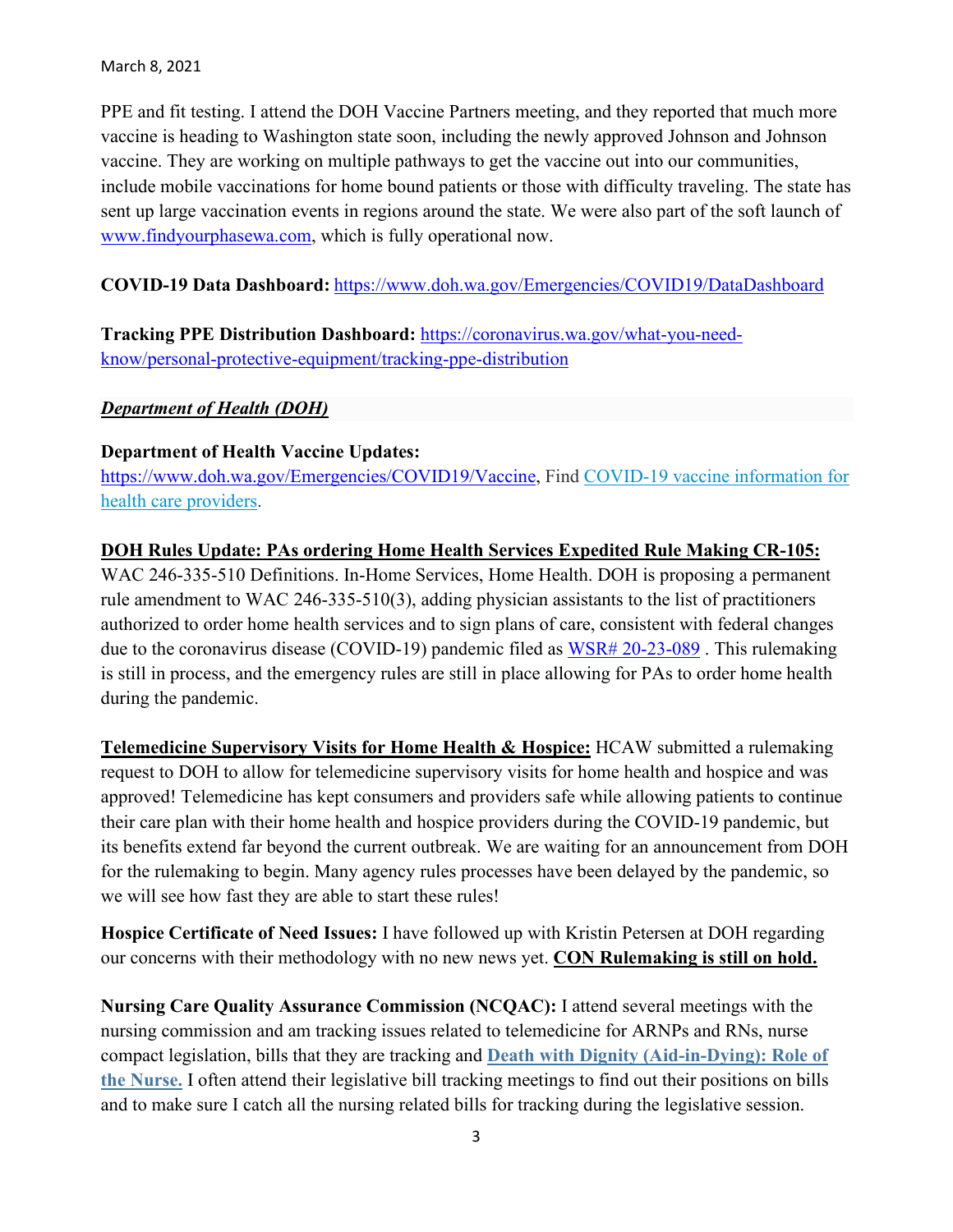#### March 8, 2021

**Nursing Care Quality Assurance Commission Telemedicine Training Update:** The NCQAC finally released their guidance for the telemedicine training impacting nurses licensed under the commission. The final date is later than the "Secretary" Professions that are not under a board or commission. The Nursing Care Quality Assurance Commission (NCQAC) recommends telemedicine training be completed as soon as possible as a demonstration of competency. The licensed nurse (RN, LPN, or ARNP) providing telemedicine clinical services licensed prior to January 1, 2021 will need to complete telemedicine training by December 31, 2021.

**NCQAC filed Rules on February 8, 2021 a CR-101, Preproposal for chapter 246-841 WAC, excluding WAC 246-841-520, 246-841-720, and 246-841-990; and chapter 246-842 WAC, Nursing Assistants:** The NCQAC is considering amending nursing assistant standards to eliminate duplication, update competencies, and revise program requirements. The NCQAC may also consider adopting new sections of rule as necessary and the repeal of chapter 246-842 WAC. The CR-101 Preproposal announces to the public that rule change language will be considered by the NCQAC. Public workshops to receive input from interested parties on the rules will be scheduled. In 2018, the NCQAC was required by the Legislature to work with key interested parties to assess the need for nurses, including nursing assistants in long-term care settings and to make recommendations. The work was done from 2018-2020 and confirmed the need to update the rules. The coronavirus disease 2019 (COVID-19) pandemic magnified the need and urgency for changes to the rules. The changes may eliminate barriers to career advancement for nursing assistants to help address the nursing assistant shortage in healthcare.

Specifically, the NCQAC is considering: (1) Repealing chapter 246-842 WAC. Chapters 246-841 and 246-842 WAC are similar. Repealing Chapter 246-842 WAC may eliminate unnecessary redundancy, which creates confusion about requirements. Any requirements that may need to be retained could be moved to chapter 246-841 WAC; (2) Updating the rules overall to reflect the most current standards and practice, clarifying and updating curriculum and testing requirements for training programs, and eliminating barriers to career advancement for nursing assistants to help address the nursing assistant shortage in healthcare; and (3) Standardizing the scope of practice for nursing assistants as allowed by law. The scope of practice for nursing assistants varies depending on the work setting. NCQAC believes standardizing the scope of practice across work settings could eliminate confusion.

WAC 246-841-520, 246-841-720, and 246-841-990 are excluded from this review because these sections are not under the exclusive rulemaking authority of NCQAC. Also, amendments to these sections are not currently needed to achieve the goals of this review.For more information, please contact: Shad Bell (Shad.Bell@doh.wa.gov), Assistant Director of Operations, NCQAC

**[PREP Act Authorization](https://www.hhs.gov/about/news/2021/01/28/hhs-amends-prep-act-declaration-increase-workforce-authorized-administer-covid-19-vaccines.html) for Health Care Workers with Expired or Inactive Licenses to Administer COVID-19 Vaccines:** To participate, health care workers must register at: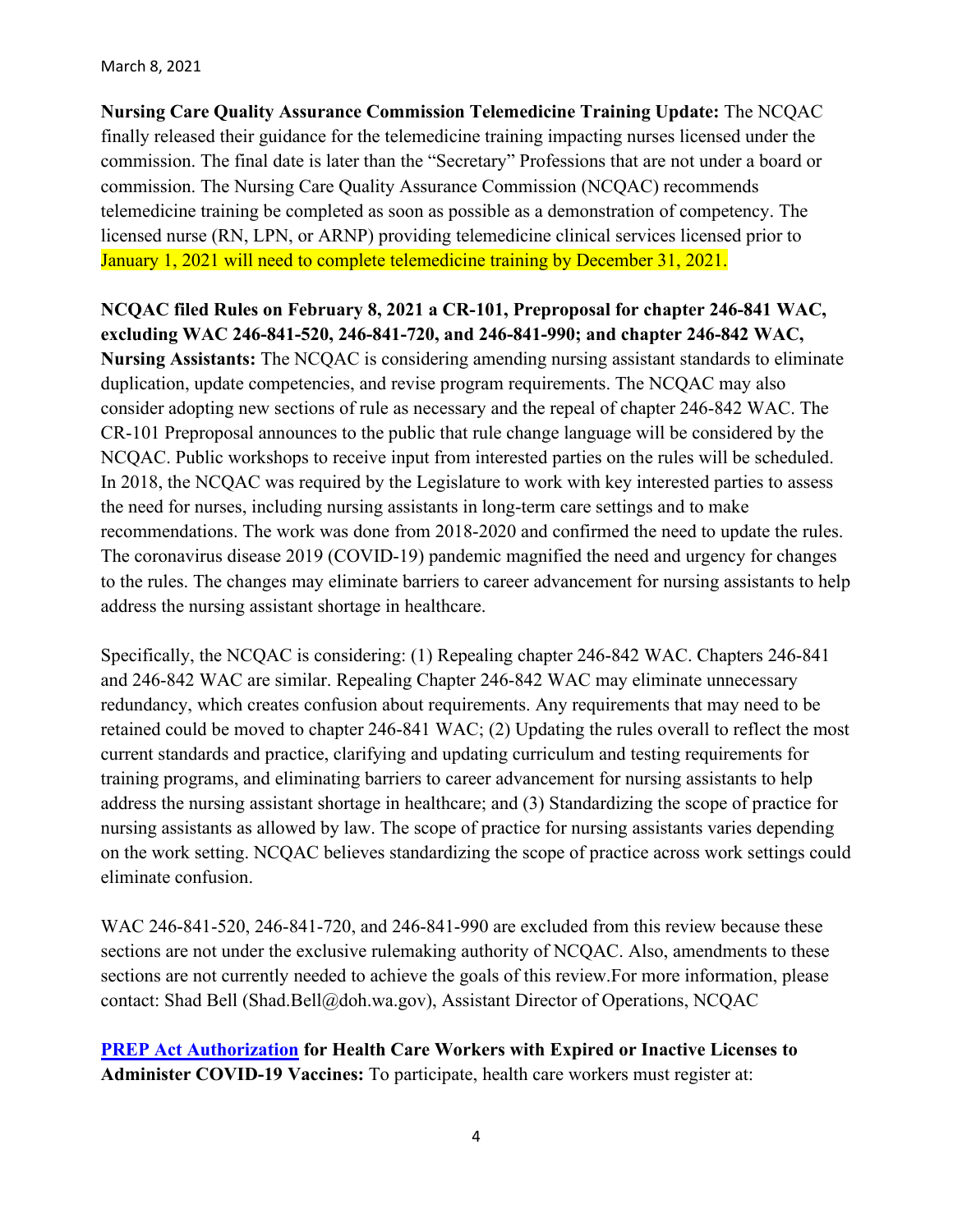[https://www.waserv.org.](https://gcc02.safelinks.protection.outlook.com/?url=https%3A%2F%2Flnks.gd%2Fl%2FeyJhbGciOiJIUzI1NiJ9.eyJidWxsZXRpbl9saW5rX2lkIjoxMDIsInVyaSI6ImJwMjpjbGljayIsImJ1bGxldGluX2lkIjoiMjAyMTAyMDEuMzQ0MTY2OTEiLCJ1cmwiOiJodHRwczovL3d3dy53YXNlcnYub3JnIn0.7CH8r7zhAvBnLcGp3Hh9syDhVnHIO-ds6s3IwPI0SCk%2Fs%2F679457645%2Fbr%2F96923686993-l&data=04%7C01%7Cjanell.sparks%40doh.wa.gov%7C1dc15b0fc25c495f380108d8c70794c1%7C11d0e217264e400a8ba057dcc127d72d%7C0%7C0%7C637478182674269301%7CUnknown%7CTWFpbGZsb3d8eyJWIjoiMC4wLjAwMDAiLCJQIjoiV2luMzIiLCJBTiI6Ik1haWwiLCJXVCI6Mn0%3D%7C1000&sdata=uWfPUi6KYo9D80Q4%2FbKthBXK1BGCoZ%2FJoo%2F3rS4wAgk%3D&reserved=0) Step-by-step instructions to register: [https://www.doh.wa.gov/Emergencies/COVID19/HealthcareProviders.](https://gcc02.safelinks.protection.outlook.com/?url=https%3A%2F%2Flnks.gd%2Fl%2FeyJhbGciOiJIUzI1NiJ9.eyJidWxsZXRpbl9saW5rX2lkIjoxMDMsInVyaSI6ImJwMjpjbGljayIsImJ1bGxldGluX2lkIjoiMjAyMTAyMDEuMzQ0MTY2OTEiLCJ1cmwiOiJodHRwczovL3d3dy5kb2gud2EuZ292L0VtZXJnZW5jaWVzL0NPVklEMTkvSGVhbHRoY2FyZVByb3ZpZGVycyJ9.aB9kzgT0bUQpow3JzhCaXn1N5BmSbopygVyx67yxmq8%2Fs%2F679457645%2Fbr%2F96923686993-l&data=04%7C01%7Cjanell.sparks%40doh.wa.gov%7C1dc15b0fc25c495f380108d8c70794c1%7C11d0e217264e400a8ba057dcc127d72d%7C0%7C0%7C637478182674269301%7CUnknown%7CTWFpbGZsb3d8eyJWIjoiMC4wLjAwMDAiLCJQIjoiV2luMzIiLCJBTiI6Ik1haWwiLCJXVCI6Mn0%3D%7C1000&sdata=Da77nzqfmy5dqTHYNlBqNU%2B0UxNQCLcLuG9KFkLJLh0%3D&reserved=0)

**DOH and LNI's Fit Testing Training Webinars:** Beginning in January 2021, facilities and agencies in all counties in Washington State are eligible for no-cost fit testing through funding provided by the Department of Health. Eligible facility and agency types are:

- Assisted Living Facilities
- Skilled Nursing Facilities/Nursing Homes
- Supported Living Agencies
- Home Care Agencies
- Home Health Agencies

• Adult Family Homes

• Hospice Agencies

Each county has been assigned a fit testing provider who is participating in the DOH N95 Fit Testing Project. Appointments for fit testing with these providers will begin after February 1<sup>st</sup>. To access this program, facilities should contact the fit testing provider assigned to their county directly. To find the provider assigned to your county, please review the chart or map below. If your county is not listed below, please contact DOH (carolyn.ham $@$ doh.wa.gov). To request Consultation from LNI [https://www.lni.wa.gov/safety-health/preventing-injuries-illnesses/request](https://lnks.gd/l/eyJhbGciOiJIUzI1NiJ9.eyJidWxsZXRpbl9saW5rX2lkIjoxMDUsInVyaSI6ImJwMjpjbGljayIsImJ1bGxldGluX2lkIjoiMjAyMTAxMjYuMzM5NzY3MzEiLCJ1cmwiOiJodHRwczovL2djYzAyLnNhZmVsaW5rcy5wcm90ZWN0aW9uLm91dGxvb2suY29tLz91cmw9aHR0cHMlM0ElMkYlMkZ3d3cubG5pLndhLmdvdiUyRnNhZmV0eS1oZWFsdGglMkZwcmV2ZW50aW5nLWluanVyaWVzLWlsbG5lc3NlcyUyRnJlcXVlc3QtY29uc3VsdGF0aW9uJTJGJmRhdGE9MDQlN0MwMSU3Q0pvaG4uSGlsZ2VyJTQwRE9ILldBLkdPViU3Q2EzMjg4Y2ZjZTQ1YzQ4ZGVhZWQxMDhkOGJmMWVmMzJmJTdDMTFkMGUyMTcyNjRlNDAwYThiYTA1N2RjYzEyN2Q3MmQlN0MwJTdDMCU3QzYzNzQ2OTQ4NjkyOTIwMzYzMyU3Q1Vua25vd24lN0NUV0ZwYkdac2IzZDhleUpXSWpvaU1DNHdMakF3TURBaUxDSlFJam9pVjJsdU16SWlMQ0pCVGlJNklrMWhhV3dpTENKWFZDSTZNbjAlM0QlN0MxMDAwJnNkYXRhPVU1MkdsQzAweXdxTzVaTEJTNHhNc3cxeVl1VmolMkZtU3ZlYnZiemp2Z0pjQSUzRCZyZXNlcnZlZD0wIn0.wts11saQokYwBXAJzkPYyPdEfhpNqlCC7zXrNGQDFx8/s/717258116/br/93623459285-l)[consultation/](https://lnks.gd/l/eyJhbGciOiJIUzI1NiJ9.eyJidWxsZXRpbl9saW5rX2lkIjoxMDUsInVyaSI6ImJwMjpjbGljayIsImJ1bGxldGluX2lkIjoiMjAyMTAxMjYuMzM5NzY3MzEiLCJ1cmwiOiJodHRwczovL2djYzAyLnNhZmVsaW5rcy5wcm90ZWN0aW9uLm91dGxvb2suY29tLz91cmw9aHR0cHMlM0ElMkYlMkZ3d3cubG5pLndhLmdvdiUyRnNhZmV0eS1oZWFsdGglMkZwcmV2ZW50aW5nLWluanVyaWVzLWlsbG5lc3NlcyUyRnJlcXVlc3QtY29uc3VsdGF0aW9uJTJGJmRhdGE9MDQlN0MwMSU3Q0pvaG4uSGlsZ2VyJTQwRE9ILldBLkdPViU3Q2EzMjg4Y2ZjZTQ1YzQ4ZGVhZWQxMDhkOGJmMWVmMzJmJTdDMTFkMGUyMTcyNjRlNDAwYThiYTA1N2RjYzEyN2Q3MmQlN0MwJTdDMCU3QzYzNzQ2OTQ4NjkyOTIwMzYzMyU3Q1Vua25vd24lN0NUV0ZwYkdac2IzZDhleUpXSWpvaU1DNHdMakF3TURBaUxDSlFJam9pVjJsdU16SWlMQ0pCVGlJNklrMWhhV3dpTENKWFZDSTZNbjAlM0QlN0MxMDAwJnNkYXRhPVU1MkdsQzAweXdxTzVaTEJTNHhNc3cxeVl1VmolMkZtU3ZlYnZiemp2Z0pjQSUzRCZyZXNlcnZlZD0wIn0.wts11saQokYwBXAJzkPYyPdEfhpNqlCC7zXrNGQDFx8/s/717258116/br/93623459285-l)

**Palliative Care Roadmap Still Available!!** Pat Justis has located funds for a third printing of the PC Roadmap that are available until the end of March so please place your orders soon! It's posted on [DOH Rural Health webpage,](https://www.doh.wa.gov/ForPublicHealthandHealthcareProviders/RuralHealth) as well as the [WA Rural Palliative Care Initiative portal T](https://waportal.org/partners/home/washington-rural-palliative-care-initiative)o order: <https://prtonline.myprintdesk.net/DSF/>

**Palliative Care-Rural Health Integration Advisory Team (PC-RHIAT):** I attended the Rural Health Palliative Care initiative on March 3, 2021 and brought up the need for more information on dementia patients and palliative care resources on the portal. For more information on their efforts go to:<https://waportal.org/partners/home/washington-rural-palliative-care-initiative>

# *Health Care Authority (HCA)*

HCA has been working on the final rules that allow ARNPs and PAs to order home health. This would make the emergency rules permanent. We requested an amendment that includes PAs in the definitions. No update from HCA on these rules lately…stay tuned!

# *Public Policy*

**Dementia Action Collaborative Subcommittee on Care Transitions:** I am part of a workgroup that is working on how to get Dementia patients out of hospitals and into the appropriate care settings. This will include working with caregivers and their primary care providers. There is a lot of interest in providing palliative care to this group as well. We are researching information on existing care transition models and toolkits that we may be able to adapt.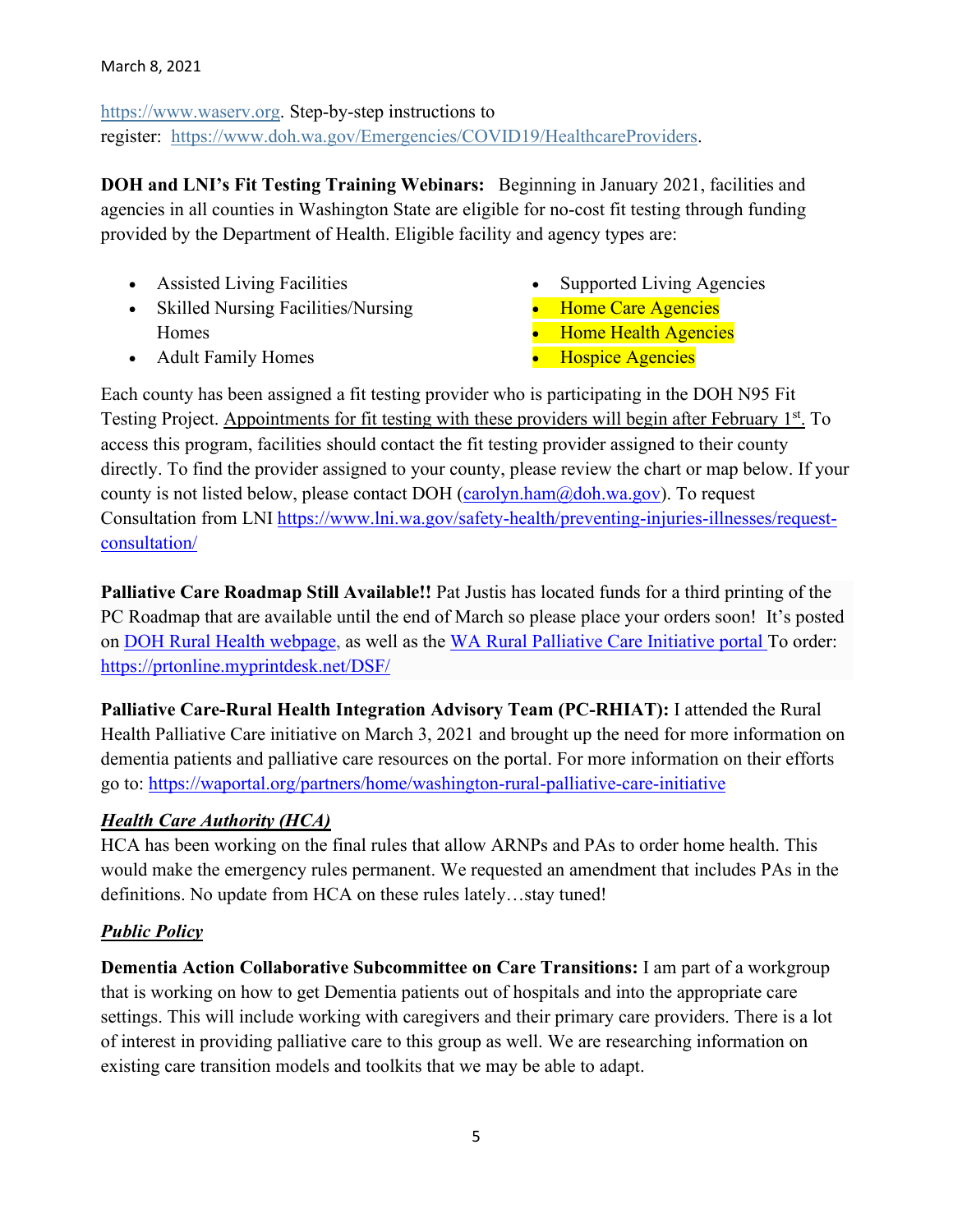**WA State Hospital Association** (**WSHA) Readmissions Workgroup:** I will be participating in the newly formed Readmissions Workgroup for WSHA. I will see if there are ways to incorporate palliative care into their discussions!

**[WA State Telemedicine Collaborative:](https://www.wsha.org/policy-advocacy/issues/telemedicine/washington-state-telemedicine-collaborative/meetings-and-minutes/)** I attended the meeting on March 4, 2021. Telemedicine Policy Updates, including but not limited to:

| $\Omega$ | HB 1378 – MA Supervision            | $\bullet$    | Collaborative Updates                   |
|----------|-------------------------------------|--------------|-----------------------------------------|
| $\Omega$ | Audio Only Payment (HB 1196)        | $\mathbf{o}$ | <b>State Telemedicine Training Data</b> |
| $\Omega$ | Broadband Access and Digital Equity | $\Omega$     | 2021 Focus Issues                       |
| $\Omega$ | Nurse Licensing Compact             | $\bullet$    | Interstate Licensing                    |
|          |                                     |              |                                         |

o Telemedicine Definition

## **WSMA, WSHA, WEOLC, and HCPNW Invite Input on Revised Advance Directive and**

**Washington POLST:** To support participation in the call for comment, we have prepared an information package including the proposed Advance Directive and Washington POLST documents and the current (outgoing) versions of the documents. They will accept comments until February 22, 2021. Please contact [jessica@wsma.org](mailto:jessica@wsma.org) with questions.

## **Information Package:**

**[https://wsma.org/doc\\_library/resources/advance\\_care\\_planning/call\\_for\\_comment.pdf](https://wsma.org/doc_library/resources/advance_care_planning/call_for_comment.pdf)**

- Advance Directive Survey:<https://www.surveymonkey.com/r/2021AdvanceDirective>
- Washington POLST Survey:<https://www.surveymonkey.com/r/2021POLST>

**Virtual In-Home Services Days February 22-29**: I also facilitated an In-Home Services Day on February 16<sup>th</sup> with Agencies that are in SW Washington. I provide an hour-long orientation prior to the meeting. Community Home Health and Hospice and PeaceHealth participated with six legislators. We reviewed our legislative agenda and how COVID-19 impacted their agencies.

I also provided an Orientation for members in other areas of the state on February 19<sup>th</sup>. **Recording of In-Home Services Week Orientation:** 

[https://us02web.zoom.us/rec/share/I7qbokvFk24z5x2r5cibvB8JCxPAEZJ34\\_acrPVQePRjuwuUX8](https://us02web.zoom.us/rec/share/I7qbokvFk24z5x2r5cibvB8JCxPAEZJ34_acrPVQePRjuwuUX8o9C68u2YYI1VXs.Qam6NPD1xCvYBffy?startTime=1613757854000) [o9C68u2YYI1VXs.Qam6NPD1xCvYBffy?startTime=1613757854000](https://us02web.zoom.us/rec/share/I7qbokvFk24z5x2r5cibvB8JCxPAEZJ34_acrPVQePRjuwuUX8o9C68u2YYI1VXs.Qam6NPD1xCvYBffy?startTime=1613757854000) Passcode: .+KhV3y2

## **Washington State In-Home Services Advocacy Registration Form:**

<https://www.hcaoa.org/walobbydayform-344701.html>

Your message that is sent to legislators is requesting a Virtual meeting with them in the near future. Many of their legislative assistants will send you back options for a date and time for a virtual call. Please schedule the meeting with them and let me know when it is. If they are unable to meet with you or with their legislative assistant, thank them and send out the 2021 In-Home Services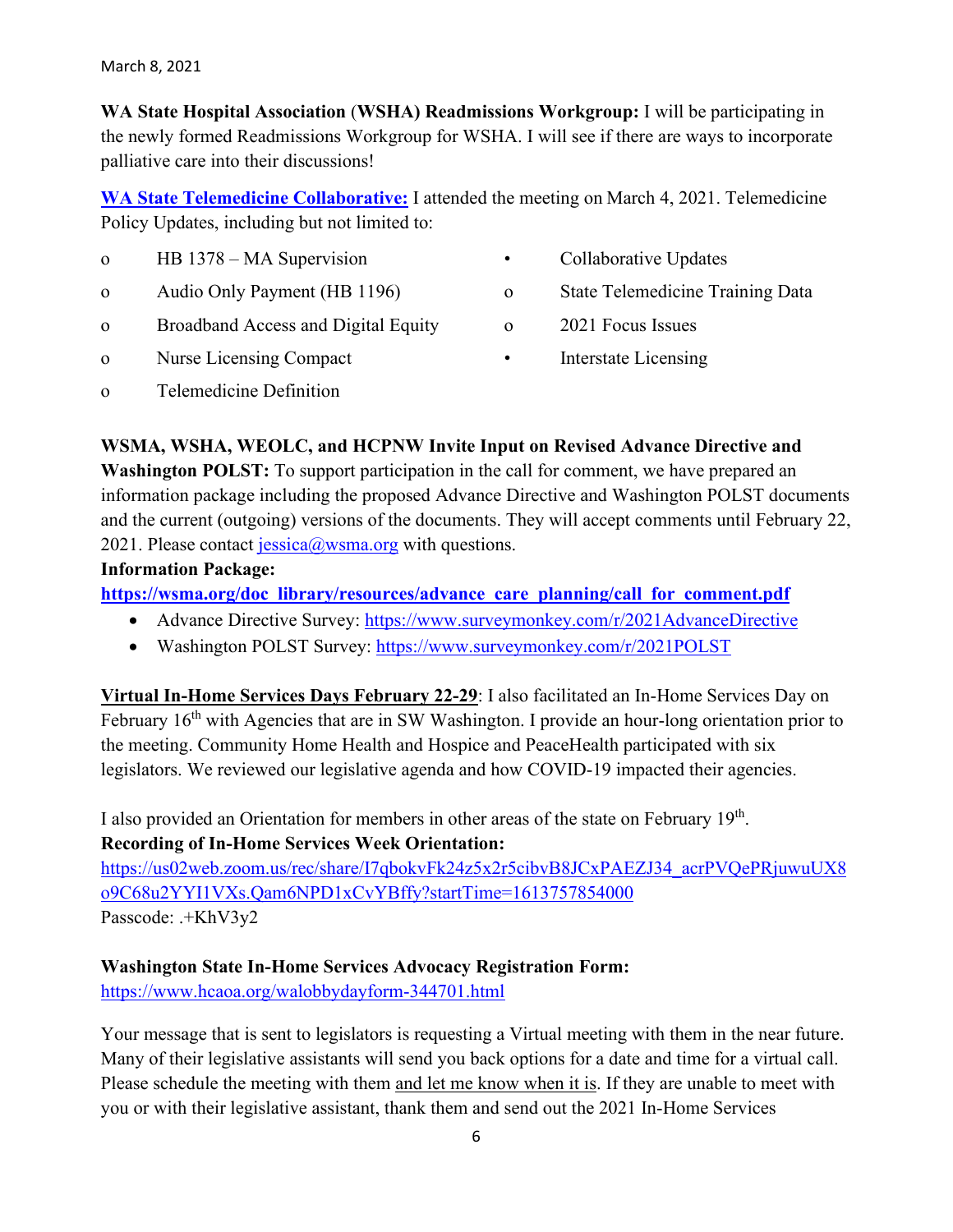March 8, 2021

Legislative Agenda (song sheet) attached! Feel free to use the attached PowerPoint in your virtual calls by sharing the screen with your legislator. Its very helpful to walk through the information.

I know this year is quite challenging and hopefully we get back to our normal advocacy day next year, but in the meantime, please enjoy your meetings with your legislators and let me know how it goes!

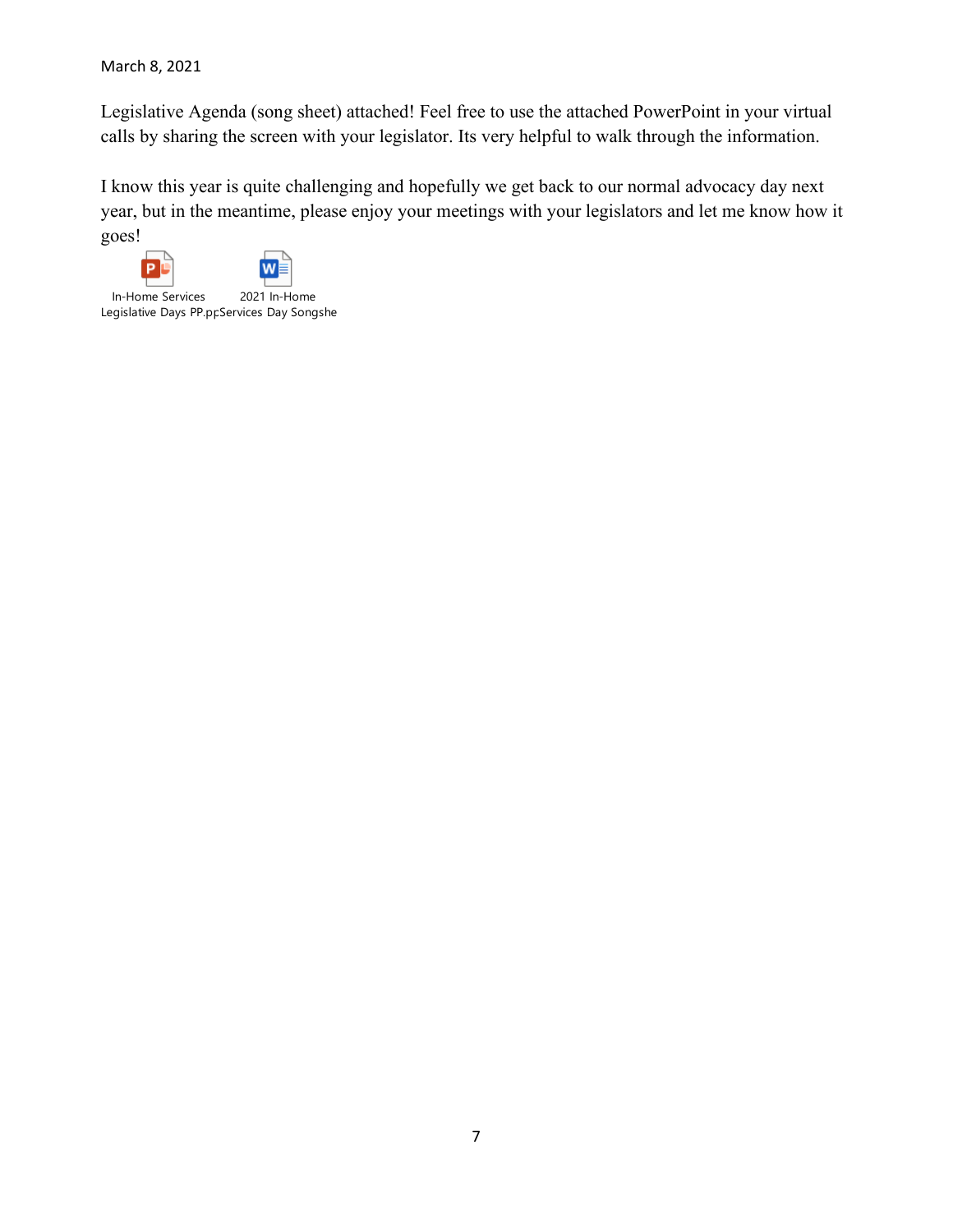# **HCAW Bill Status & Upcoming Public Hearings Report 3/11/21**

Prepared by Leslie Emerick , HCAW Public Policy Director

The bill tracking list has been updated to reflect the House of Origin bill cut-off on March 9th. Just a reminder that some bills that we are tracking may be "necessary to implement the budget". The bills still moving forward are now in the Opposite House for public hearings. The policy committee bill cut-off is March 26<sup>th</sup>, fiscal committee on April 2<sup>nd</sup> and Opposite House Cut-off on April 11<sup>th</sup>. The last day of session is April 25th.

# **Upcoming Events**

# **Labor, Commerce & Tribal Affairs (Senate) - Virtual, - 3/15 @ 9:30am**

1. 2SHB 1076 - Public Hearing - Allowing whistleblowers to bring actions on behalf of the state for violations of workplace protections.

# **Health & Long Term Care (Senate) - Virtual, - 3/15 @ 1:30pm**

2. ESHB 1120 - Public Hearing - Concerning state of emergency operations impacting long-term services and supports. (Support/Sign in PRO)

# **Health Care & Wellness (House) - Virtual, - 3/15 @ 1:30pm**

- 3. E2SSB 5052 Public Hearing Concerning the creation of health equity zones.
- 4. SSB 5169 Public Hearing Concerning provider reimbursement for personal protective equipment during the state of emergency related to COVID-19.
- 5. ESSB 5229 Public Hearing Concerning health equity continuing education for health care professionals.

# **Civil Rights & Judiciary (House) - Virtual, - 3/16 @ 10:00am**

- 6. SSB 5185 Public Hearing Concerning capacity to provide informed consent for health care decisions.
- 7. SSB 5271 Public Hearing Amending the necessary elements of proof of injury during the state of emergency declared due to the COVID-19 pandemic.

# **Labor & Workplace Standards (House) - Virtual, - 3/16 @ 10:00am**

- 8. ESSB 5097 Public Hearing Expanding coverage of the paid family and medical leave program.<br>9. SSB 5254 Public Hearing Concerning the use of protective devices and equipment during a
- SSB 5254 Public Hearing Concerning the use of protective devices and equipment during a public health emergency.

# **Health & Long Term Care (Senate) - Virtual, - 3/17 @ 8:00am**

Bill Status & Upcoming Events Report March 11, 2021 Page 1 of 4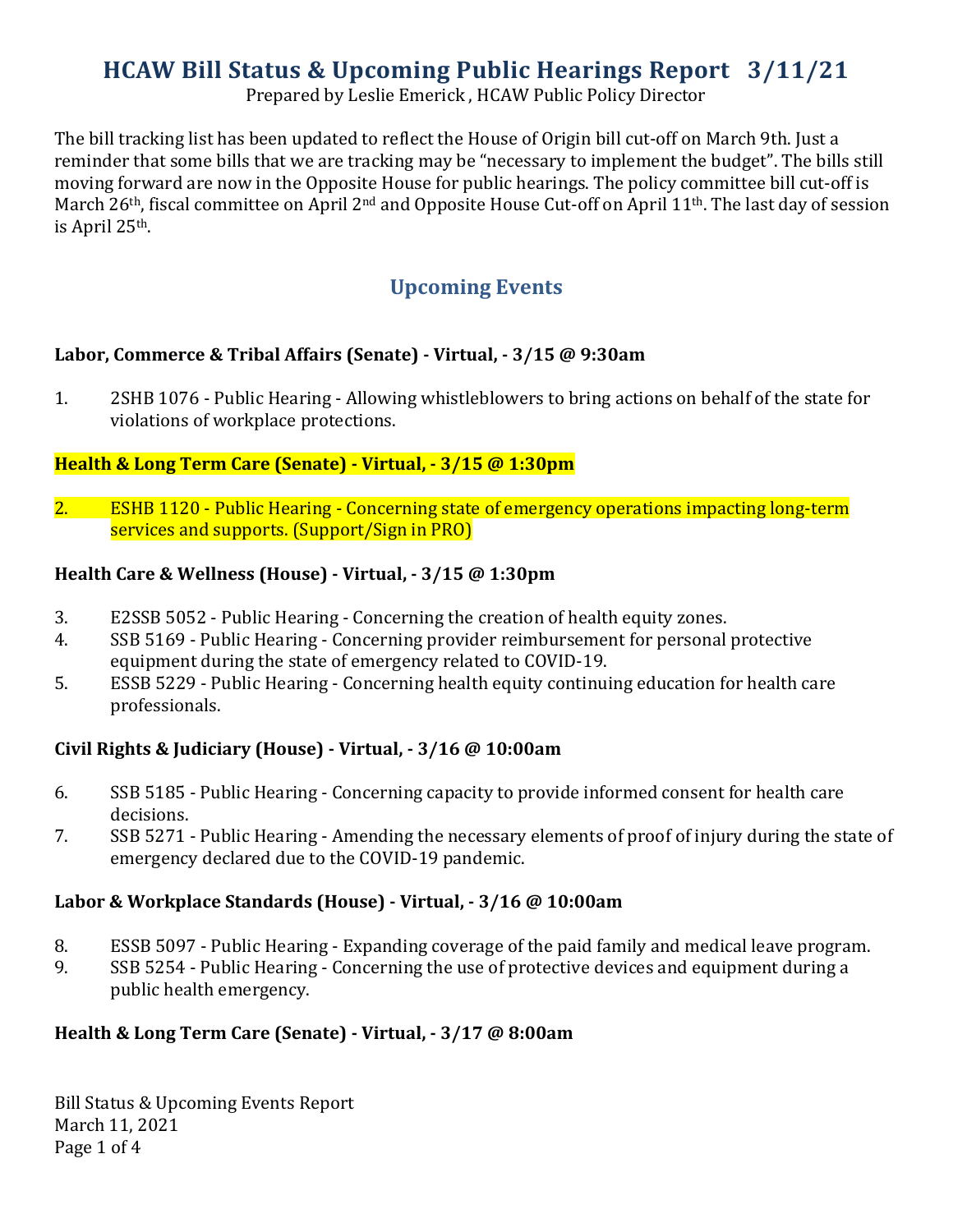- 10. ESHB 1141 Public Hearing Increasing access to the death with dignity act.<br>11. 2SHB 1161 Public Hearing Modifying the requirements for drug take-back
- 11. 2SHB 1161 Public Hearing Modifying the requirements for drug take-back programs.<br>12. SHB 1445 Public Hearing Concerning the definition of compounding for purposes of t
- SHB 1445 Public Hearing Concerning the definition of compounding for purposes of the practice of pharmacy.

# **Health Care & Wellness (House) - Virtual, - 3/18 @ 10:00am**

- 13. SSB 5258 Public Hearing Concerning consumer directed employers.<br>14. E2SSB 5399 Public Hearing Concerning the creation of a universal he
- E2SSB 5399 Public Hearing Concerning the creation of a universal health care commission.

# **Health & Long-Term Care (Senate) - Virtual, - 3/19 @ 8:00am**

- 15. E2SHB 1160 Public Hearing Concerning health provider contracts.<br>16. E2SHB 1272 Public Hearing Concerning health system transparenc
- E2SHB 1272 Public Hearing Concerning health system transparency.

| Bill #                            | <b>Abbrev. Title</b>            | <b>Short Description</b>                                                                                                                                                                      | <b>Status</b>                  | Sponsor   | <b>Position</b> |
|-----------------------------------|---------------------------------|-----------------------------------------------------------------------------------------------------------------------------------------------------------------------------------------------|--------------------------------|-----------|-----------------|
| E2SHB<br>1073                     | Paid leave coverage             | Expanding coverage of the paid family and<br>medical leave program.                                                                                                                           | S Labor,<br>Comm &             | Berry     | Neutral         |
| 2SHB<br>1076                      | Workplace<br>violations qui tam | Allowing whistleblowers to bring actions<br>on behalf of the state for violations of<br>workplace protections.                                                                                | S Labor,<br>Comm &             | Hansen    | Neutral         |
| HB 1093<br>(SB)<br>5091)          | Operating budget,<br>2nd supp.  | Making 2019-2021 fiscal biennium second<br>supplemental operating appropriations.                                                                                                             | H Approps                      | Ormsby    | Neutral         |
| <b>HB 1094</b><br>(SB<br>5092)    | Operating budget<br>2021-2023   | Making 2021-2023 fiscal biennium<br>operating appropriations.                                                                                                                                 | H Approps                      | Ormsby    | Neutral         |
| <b>SHB 1095</b>                   | Emergency<br>assistance/tax     | Concerning the taxation of governmental<br>financial assistance programs addressing<br>the impacts of conditions giving rise to a<br>gubernatorial or presidential emergency<br>proclamation. | C <sub>4</sub> L <sub>21</sub> | Walen     | Support         |
| <b>ESHB</b><br>1097 (SB<br>5090)  | Worker protections              | Increasing worker protections.                                                                                                                                                                | S Labor,<br>Comm & T           | Sells     | Neutral         |
| <b>ESHB</b><br>1120               | Long-term<br>services/emergency | Concerning state of emergency operations<br>impacting long-term services and<br>supports.                                                                                                     | S Health &<br>Long             | Tharinger | Support         |
| <b>SHB 1124</b>                   | Nurse<br>delegation/glucose     | Concerning nurse delegation of glucose<br>monitoring, glucose testing, and insulin<br>injections.                                                                                             | S Health &<br>Long T           | Cody      | Neutral         |
| <b>ESHB</b><br>1141               | Death w/ dignity<br>act access  | Increasing access to the death with dignity<br>act.                                                                                                                                           | S Health &<br>Long T           | Rude      | Neutral         |
| <b>E2SHB</b><br>1152<br>(SB 5173) | Comp health<br>districts        | Supporting measures to create<br>comprehensive public health districts.                                                                                                                       | S Health &<br>Long T           | Riccelli  | Neutral         |
| <b>E2SHB</b><br>1160              | Health provider<br>contracts    | Concerning health provider contracts.                                                                                                                                                         | S Health &<br>Long T           | Cody      | Neutral         |

Bill Status & Upcoming Events Report March 11, 2021 Page 2 of 4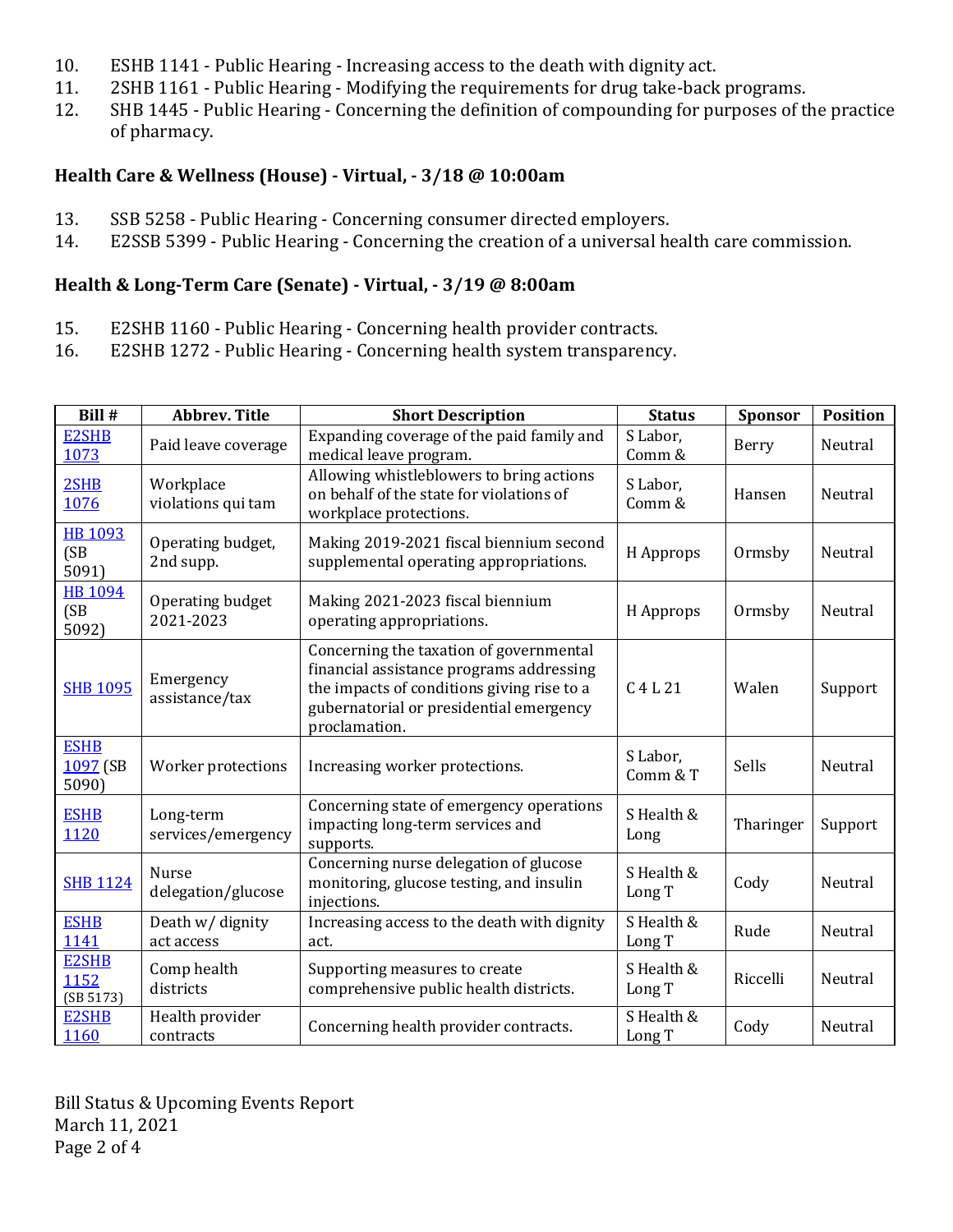| 2SHB<br>1161                         | Drug take-back<br>programs      | Modifying the requirements for drug take-<br>back programs.                                                                                                                                  | S Health &<br>Long T           | Peterson       | Neutral  |
|--------------------------------------|---------------------------------|----------------------------------------------------------------------------------------------------------------------------------------------------------------------------------------------|--------------------------------|----------------|----------|
| <b>ESHB</b><br>1196<br>(SSB<br>5325) | Audio-only<br>telemedicine      | Concerning audio-only telemedicine.                                                                                                                                                          | S Health &<br>Long T           | Riccelli       | Support  |
| <b>ESHB</b><br>1197                  | Health care<br>decisions        | Concerning health care decisions made by<br>a designated person.                                                                                                                             | S Law &<br>Justice             | Riccelli       | Support  |
| <b>SHB 1218</b>                      | Long-term care<br>residents     | Improving health, safety, and quality of life<br>for residents in long-term care facilities.                                                                                                 | S Health &<br>Long             | <b>Bateman</b> | Neutral  |
| <b>E2SHB</b><br>1272                 | Health system<br>transparency   | Concerning health system transparency.                                                                                                                                                       | S Health &<br>Long T           | Macri          | Neutral  |
| <b>SHB 1323</b>                      | Long-term services<br>trust     | Concerning the long-term services and<br>supports trust program.                                                                                                                             | S Health &<br>Long T           | Tharinger      | Support  |
| <b>HB 1367</b><br>(SB)<br>5343)      | Medicaid<br>appropriations      | Revising 2019-2021 fiscal biennium<br>appropriations of state and federal funding<br>for previously implemented Medicaid<br>rates in the DD and LTC programs in<br>response to the pandemic. | C <sub>5</sub> L <sub>21</sub> | Ormsby         | Neutral  |
| <b>ESHB</b><br>1368 (SB<br>5344)     | Federal<br>funding/COVID-19     | Responding to the COVID-19 pandemic<br>through state actions supported by federal<br>funding.                                                                                                | C 3 L 21                       | Ormsby         | Neutral  |
| <b>SHB 1411</b>                      | Health care<br>workforce        | Expanding health care workforce<br>eligibility.                                                                                                                                              | S Health &<br>Long T           | Simmons        | Concerns |
| <b>SHB 1445</b>                      | Definition of<br>compounding    | Concerning the definition of compounding<br>for purposes of the practice of pharmacy.                                                                                                        | S Health &<br>Long T           | Thai           |          |
| E2SSB<br>5052                        | Health equity zones             | Concerning the creation of health equity<br>zones.                                                                                                                                           | H<br>HC/Wellness               | Keiser         | Neutral  |
| SB 5092<br>(HB)<br>1094)             | Operating budget<br>2021-2023   | Making 2021-2023 fiscal biennium<br>operating appropriations.                                                                                                                                | S Ways &<br>Means              | Rolfes         | Neutral  |
| <b>ESSB</b><br>5097                  | Paid leave coverage             | Expanding coverage of the paid family and<br>medical leave program.                                                                                                                          | H Labor &<br>Workpla           | Robinson       | Neutral  |
| <b>ESSB</b><br>5115                  | Health<br>emergency/labor       | Establishing health emergency labor<br>standards.                                                                                                                                            | H Labor &<br>Workpla           | Keiser         | Neutral  |
| <b>SSB 5169</b>                      | Provider PPE<br>reimbursement   | Concerning provider reimbursement for<br>personal protective equipment during the<br>state of emergency related to COVID.                                                                    | H<br>HC/Wellness               | Frockt         | Neutral  |
| <b>ESSB</b><br>5178                  | Health care waivers             | Establishing automatic waivers of select<br>state health care laws to enable timely<br>response by the health care system during<br>a governor-declared statewide state of<br>emergency.     | H<br>HC/Wellness               | Cleveland      | Neutral  |
| <b>SSB 5185</b>                      | Health care consent             | Concerning capacity to provide informed<br>consent for health care decisions.                                                                                                                | H Civil R &<br>Judi            | Pedersen       | Neutral  |
| <b>ESSB</b><br>5190                  | Health care<br>workers/benefits | Providing health care workers with<br>presumptive benefits during a public<br>health emergency.                                                                                              | H Labor &<br>Workpla           | Holy           | Neutral  |
| <b>ESSB</b><br>5229                  | Health equity<br>continuing ed. | Concerning health equity continuing<br>education for health care professionals.                                                                                                              | H<br>HC/Wellness               | Randall        | Neutral  |

Bill Status & Upcoming Events Report March 11, 2021 Page 3 of 4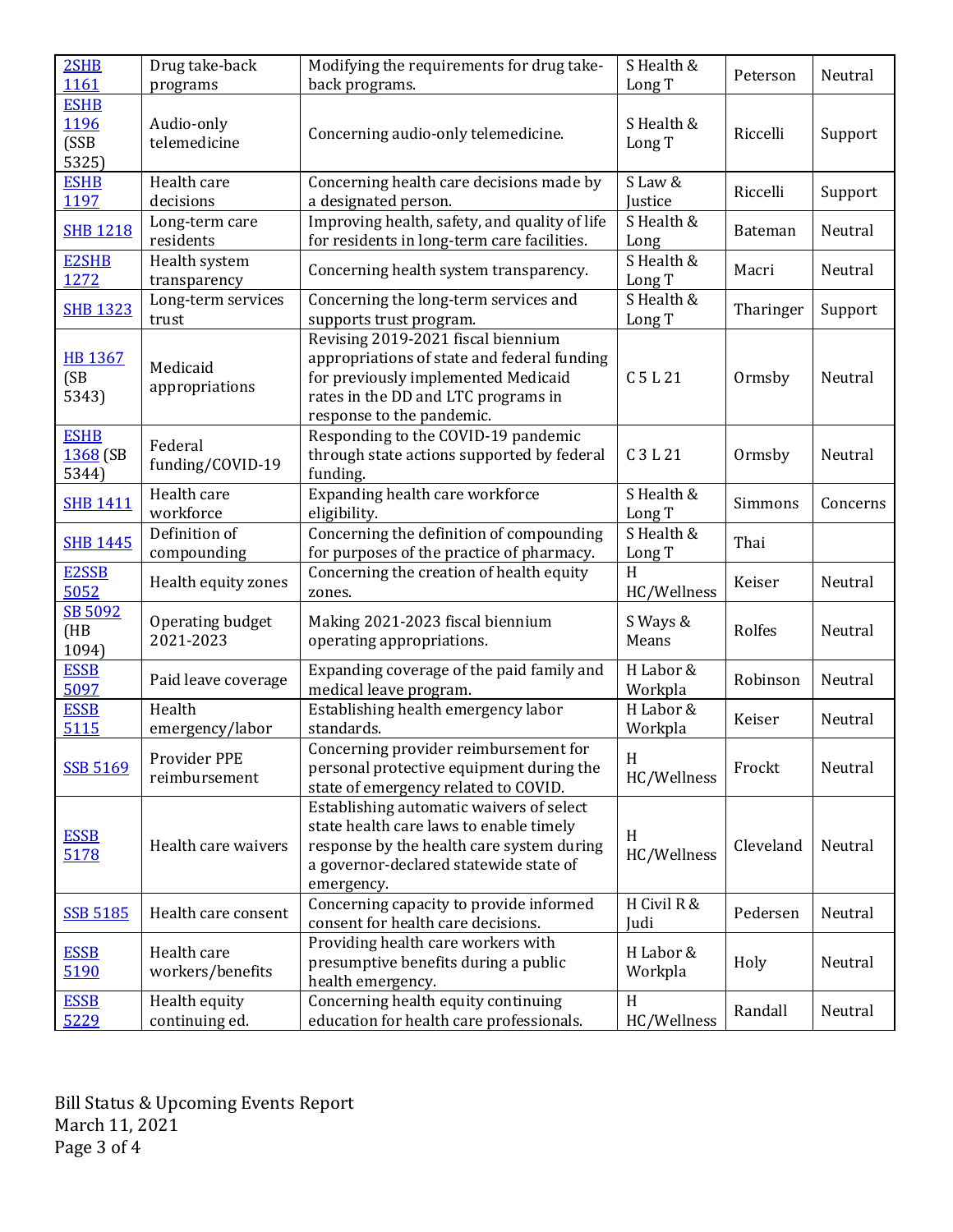| <b>SSB 5254</b>                   | Protective<br>devices/health         | Concerning the use of protective devices<br>and equipment during a public health<br>emergency.                  | H Labor &<br>Workpla | Salomon   | Neutral |
|-----------------------------------|--------------------------------------|-----------------------------------------------------------------------------------------------------------------|----------------------|-----------|---------|
| <b>SSB 5258</b>                   | Consumer directed<br>employers       | Concerning consumer directed employers.                                                                         | H<br>HC/Wellness     | Cleveland | Neutral |
| <b>SSB 5271</b>                   | Health care<br>injury/COVID-19       | Amending elements of proof of injury<br>during the state of emergency declared<br>due to the COVID-19 pandemic. | H Civil R &<br>Judi  | Wagoner   | Neutral |
| <b>SSB 5294</b>                   | Long-term<br>care/epidemics          | Concerning the creation of statewide<br>epidemic preparedness and response<br>guidelines for LTC facilities.    | H<br>HC/Wellness     | Cleveland | Support |
| <b>SSB 5325</b><br>(ESHB<br>1196) | Telemedicine                         | Concerning audio-only telemedicine.                                                                             | H<br>HC/Wellness     | Muzzall   | Neutral |
| <b>ESSB</b><br>5370               | Mental health av.<br>directives      | Updating mental health advance directive<br>laws.                                                               | H<br>HC/Wellness     | Keiser    | Neutral |
| E2SSB<br>5399                     | Universal health<br>care comm'n      | Concerning the creation of a universal<br>health care commission.                                               | H<br>HC/Wellness     | Randall   | Neutral |
| <b>SSB 5423</b>                   | Telemedicine<br>consultations        | Concerning telemedicine consultations.                                                                          | H<br>HC/Wellness     | Rivers    |         |
| <b>SCR 8402</b>                   | <b>Emergency orders</b><br>extension | Extending certain gubernatorial orders<br>issued in response to the COVID-19 state<br>of emergency.             | H Spkr<br>Signed     | Lijas     | Neutral |

Bill Status & Upcoming Events Report March 11, 2021 Page 4 of 4